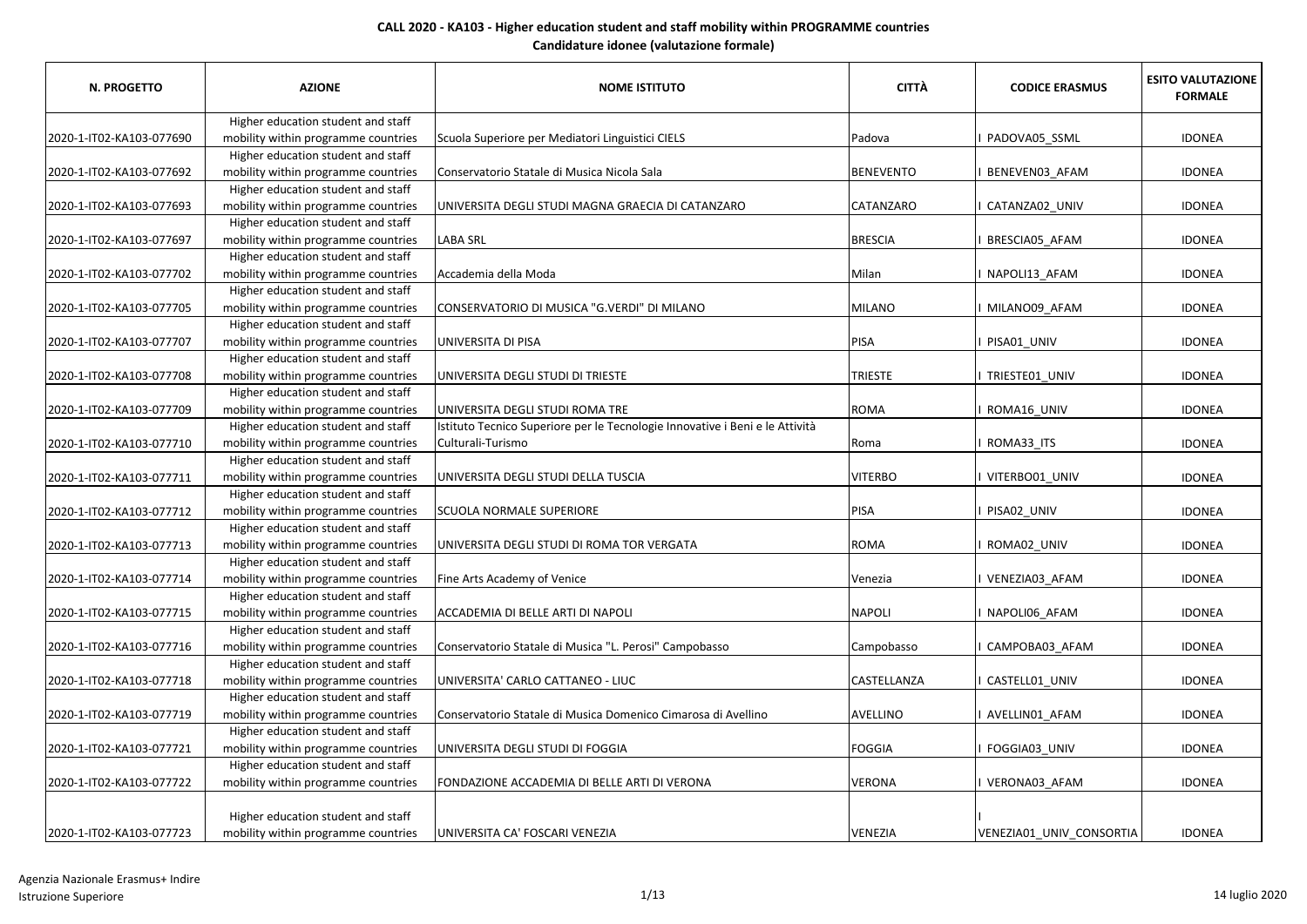| N. PROGETTO              | <b>AZIONE</b>                                                             | <b>NOME ISTITUTO</b>                                                      | <b>CITTÀ</b>    | <b>CODICE ERASMUS</b> | <b>ESITO VALUTAZIONE</b><br><b>FORMALE</b> |
|--------------------------|---------------------------------------------------------------------------|---------------------------------------------------------------------------|-----------------|-----------------------|--------------------------------------------|
|                          | Higher education student and staff                                        |                                                                           |                 |                       |                                            |
| 2020-1-IT02-KA103-077724 | mobility within programme countries                                       | Conservatorio di Musica "A. Corelli" Messina                              | Messina         | MESSINA04 AFAM        | <b>IDONEA</b>                              |
|                          | Higher education student and staff                                        |                                                                           |                 |                       |                                            |
| 2020-1-IT02-KA103-077728 | mobility within programme countries                                       | Conservatorio di Musica "Egidio Romualdo Duni" di Matera                  | Matera          | MATERA01_AFAM         | <b>IDONEA</b>                              |
|                          | Higher education student and staff                                        |                                                                           |                 |                       |                                            |
| 2020-1-IT02-KA103-077729 | mobility within programme countries                                       | Università degli Studi di Roma "Unitelma Sapienza"                        | Rome            | ROMA27_UNIV           | <b>IDONEA</b>                              |
|                          | Higher education student and staff                                        |                                                                           |                 |                       |                                            |
| 2020-1-IT02-KA103-077731 | mobility within programme countries                                       | Accademia Ligustica di Belle Arti                                         | Genova          | GENOVA03 AFAM         | <b>IDONEA</b>                              |
|                          | Higher education student and staff                                        | FONDAZIONE ISTITUTO TECNICO SUPERIORE PER TECNOLOGIE INNOVATIVE           |                 |                       |                                            |
| 2020-1-IT02-KA103-077733 | mobility within programme countries                                       | PER I BENI E LE ATTIVITÀ CULTURALI E TURISTICHE                           | <b>NAPOLI</b>   | SALERNO03_ITS         | <b>IDONEA</b>                              |
|                          | Higher education student and staff                                        |                                                                           |                 |                       |                                            |
| 2020-1-IT02-KA103-077734 | mobility within programme countries                                       | UNIVERSITA DEGLI STUDI DI TERAMO                                          | TERAMO          | TERAMO01_UNIV         | <b>IDONEA</b>                              |
|                          | Higher education student and staff                                        |                                                                           |                 |                       |                                            |
| 2020-1-IT02-KA103-077735 | mobility within programme countries                                       | UNIVERSITA DEGLI STUDI DEL MOLISE                                         | CAMPOBASSO      | CAMPOBA01_UNIV        | <b>IDONEA</b>                              |
|                          | Higher education student and staff                                        |                                                                           |                 |                       |                                            |
| 2020-1-IT02-KA103-077736 | mobility within programme countries                                       | UNIVERSITA DEGLI STUDI DI MACERATA                                        | MACERATA        | MACERAT01 UNIV        | <b>IDONEA</b>                              |
|                          | Higher education student and staff                                        | ACCADEMIA DI BELLE ARTI - MACERATA                                        | <b>MACERATA</b> |                       | <b>IDONEA</b>                              |
| 2020-1-IT02-KA103-077737 | mobility within programme countries<br>Higher education student and staff |                                                                           |                 | MACERAT02 AFAM        |                                            |
| 2020-1-IT02-KA103-077738 |                                                                           | Saint Louis Music Center Srl                                              | Rome            | ROMA30_AFAM           | <b>IDONEA</b>                              |
|                          | mobility within programme countries<br>Higher education student and staff |                                                                           |                 |                       |                                            |
| 2020-1-IT02-KA103-077739 | mobility within programme countries                                       | CONSERVATORIO STATALE DI MUSICA "BRUNO MADERNA"                           | <b>CESENA</b>   | CESENA01_AFAM         | <b>IDONEA</b>                              |
|                          | Higher education student and staff                                        | Conservatorio di musica "Claudio Monteverdi" Musik-Konservatorium Bolzano |                 |                       |                                            |
| 2020-1-IT02-KA103-077742 | mobility within programme countries                                       | Bozen                                                                     | <b>Bolzano</b>  | BOLZANO02_AFAM        | <b>IDONEA</b>                              |
|                          | Higher education student and staff                                        |                                                                           |                 |                       |                                            |
| 2020-1-IT02-KA103-077743 | mobility within programme countries                                       | UNIVERSITA DEGLI STUDI DI SASSARI                                         | SASSARI         | SASSARI01_UNIV        | <b>IDONEA</b>                              |
|                          | Higher education student and staff                                        |                                                                           |                 |                       |                                            |
| 2020-1-IT02-KA103-077744 | mobility within programme countries                                       | <b>SSML VITTORIA</b>                                                      | <b>TORINO</b>   | TORINO12_SSML         | <b>IDONEA</b>                              |
|                          | Higher education student and staff                                        |                                                                           |                 |                       |                                            |
| 2020-1-IT02-KA103-077745 | mobility within programme countries                                       | Conservatorio di Musica di Latina - Ottorino Respighi                     | LATINA          | LATINA02 AFAM         | <b>IDONEA</b>                              |
|                          | Higher education student and staff                                        |                                                                           |                 |                       |                                            |
| 2020-1-IT02-KA103-077746 | mobility within programme countries                                       | UNIVERSITA DEGLI STUDI GABRIELE D'ANNUNZIO DI CHIETI-PESCARA              | <b>CHIETI</b>   | CHIETI01_UNIV         | <b>IDONEA</b>                              |
|                          | Higher education student and staff                                        |                                                                           |                 |                       |                                            |
| 2020-1-IT02-KA103-077748 | mobility within programme countries                                       | UNIVERSITA DEGLI STUDI DI CATANIA                                         | CATANIA         | CATANIA01_UNIV        | <b>IDONEA</b>                              |
|                          | Higher education student and staff                                        |                                                                           |                 |                       |                                            |
| 2020-1-IT02-KA103-077751 | mobility within programme countries                                       | Accademia Di Belle Arti Di Ravenna                                        | Ravenna         | RAVENNA01_AFAM        | <b>IDONEA</b>                              |
|                          | Higher education student and staff                                        |                                                                           |                 |                       |                                            |
| 2020-1-IT02-KA103-077752 | mobility within programme countries                                       | UNIVERSITA DEGLI STUDI DI VERONA                                          | VERONA          | VERONA01_UNIV         | <b>IDONEA</b>                              |
|                          | Higher education student and staff                                        |                                                                           |                 |                       |                                            |
| 2020-1-IT02-KA103-077753 | mobility within programme countries                                       | Conservatorio di Musica di Perugia                                        | Perugia         | PERUGIA03 AFAM        | <b>IDONEA</b>                              |
|                          | Higher education student and staff                                        |                                                                           |                 |                       |                                            |
| 2020-1-IT02-KA103-077754 | mobility within programme countries                                       | UNIVERSITA DEGLI STUDI DI NAPOLI FEDERICO II                              | NAPOLI          | NAPOLI01_UNIV         | <b>IDONEA</b>                              |
|                          | Higher education student and staff                                        |                                                                           |                 |                       |                                            |
| 2020-1-IT02-KA103-077755 | mobility within programme countries                                       | UNIVERSITA IUAV DI VENEZIA                                                | VENEZIA         | VENEZIA02 UNIV        | <b>IDONEA</b>                              |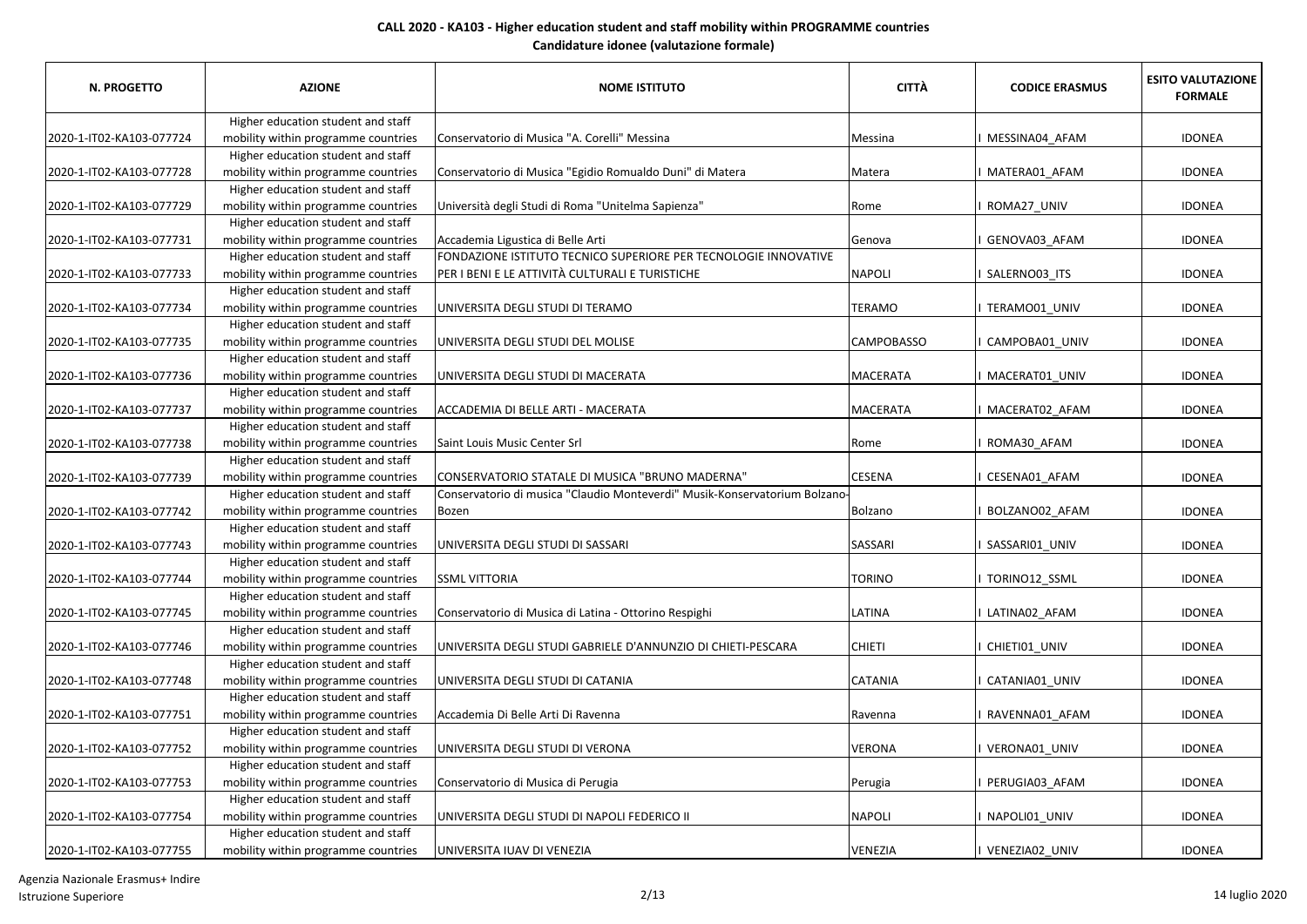| <b>N. PROGETTO</b>       | <b>AZIONE</b>                                                             | <b>NOME ISTITUTO</b>                                                        | <b>CITTÀ</b>        | <b>CODICE ERASMUS</b>   | <b>ESITO VALUTAZIONE</b><br><b>FORMALE</b> |
|--------------------------|---------------------------------------------------------------------------|-----------------------------------------------------------------------------|---------------------|-------------------------|--------------------------------------------|
|                          | Higher education student and staff                                        |                                                                             |                     |                         |                                            |
| 2020-1-IT02-KA103-077756 | mobility within programme countries                                       | UNIVERSITA DEGLI STUDI SUOR ORSOLA BENINCASA                                | <b>NAPOLI</b>       | NAPOLI04 UNIV           | <b>IDONEA</b>                              |
|                          | Higher education student and staff                                        |                                                                             |                     |                         |                                            |
| 2020-1-IT02-KA103-077759 | mobility within programme countries                                       | UNIVERSITA DEGLI STUDI DELLA CAMPANIA LUIGI VANVITELLI                      | <b>CASERTA</b>      | NAPOLI09_UNIV           | <b>IDONEA</b>                              |
|                          | Higher education student and staff                                        |                                                                             |                     |                         |                                            |
| 2020-1-IT02-KA103-077797 | mobility within programme countries                                       | UNIVERSITA DEGLI STUDI DELL'INSUBRIA                                        | VARESE              | VARESE02 UNIV           | <b>IDONEA</b>                              |
|                          | Higher education student and staff                                        |                                                                             |                     |                         |                                            |
| 2020-1-IT02-KA103-077799 | mobility within programme countries                                       | Fondazione ITS meccatronico Vicenza                                         | Vicenza             | VICENZA04_ITS           | <b>IDONEA</b>                              |
| 2020-1-IT02-KA103-077801 | Higher education student and staff<br>mobility within programme countries | Conservatorio di Musica "L. Refice"                                         | Frosinone           | FROSINO02 AFAM CONSORTI | <b>IDONEA</b>                              |
|                          | Higher education student and staff                                        |                                                                             |                     |                         |                                            |
| 2020-1-IT02-KA103-077802 | mobility within programme countries                                       | ACCADEMIA NAZIONALE DI DANZA                                                | <b>ROMA</b>         | ROMA08_AFAM             | <b>IDONEA</b>                              |
|                          | Higher education student and staff                                        |                                                                             |                     |                         |                                            |
| 2020-1-IT02-KA103-077803 | mobility within programme countries                                       | Conservatorio di Musica "Nino Rota"                                         | Monopoli            | MONOPOL02_AFAM          | <b>IDONEA</b>                              |
|                          | Higher education student and staff                                        |                                                                             |                     |                         |                                            |
| 2020-1-IT02-KA103-077808 | mobility within programme countries                                       | Conservatorio di Musica "L. Refice"                                         | Frosinone           | FROSINO02 AFAM          | <b>IDONEA</b>                              |
|                          | Higher education student and staff                                        |                                                                             |                     |                         |                                            |
| 2020-1-IT02-KA103-077810 | mobility within programme countries                                       | Scuola Superiore per Mediatori Linguistici Carolina Albasio                 | Castellanza         | CASTELL02_SSML          | <b>IDONEA</b>                              |
|                          | Higher education student and staff                                        |                                                                             |                     |                         |                                            |
| 2020-1-IT02-KA103-077813 | mobility within programme countries                                       | UNIVERSITA DEGLI STUDI DI FERRARA                                           | FERRARA             | FERRARA01_UNIV          | <b>IDONEA</b>                              |
|                          | Higher education student and staff                                        |                                                                             |                     |                         |                                            |
| 2020-1-IT02-KA103-077815 | mobility within programme countries                                       | I.T.S. Umbria Made in Italy-Innovazione, Tecnologia e Sviluppo              | Perugia             | PERUGIA07_ITS           | <b>IDONEA</b>                              |
|                          | Higher education student and staff                                        |                                                                             |                     |                         |                                            |
| 2020-1-IT02-KA103-077816 | mobility within programme countries                                       | UNIVERSITA' DEGLI STUDI DI BERGAMO                                          | <b>BERGAMO</b>      | BERGAMO01 UNIV          | <b>IDONEA</b>                              |
|                          | Higher education student and staff                                        |                                                                             |                     |                         |                                            |
| 2020-1-IT02-KA103-077821 | mobility within programme countries                                       | Conservatorio Statale di Musica C. Pollini -Padova                          | Padova              | PADOVA02_AFAM           | <b>IDONEA</b>                              |
|                          | Higher education student and staff                                        |                                                                             |                     |                         |                                            |
| 2020-1-IT02-KA103-077822 | mobility within programme countries                                       | ACCADEMIA DI BELLE ARTI L'AQUILA                                            | L'AQUILA            | I L-AQUIL03_AFAM        | <b>IDONEA</b>                              |
|                          | Higher education student and staff                                        |                                                                             |                     |                         |                                            |
| 2020-1-IT02-KA103-077825 | mobility within programme countries                                       | Accademia Belle Arti di Catania                                             | Catania             | CATANIA03 AFAM          | <b>IDONEA</b>                              |
|                          | Higher education student and staff                                        |                                                                             |                     |                         |                                            |
| 2020-1-IT02-KA103-077826 | mobility within programme countries                                       | UNIVERSITA TELEMATICA E-CAMPUS                                              | <b>NOVEDRATE CO</b> | COMO05 UNIV             | <b>IDONEA</b>                              |
|                          | Higher education student and staff                                        |                                                                             |                     |                         |                                            |
| 2020-1-IT02-KA103-077827 | mobility within programme countries                                       | CONSERVATORIO DI MUSICA ALFREDO CASELLA                                     | L AQUILA            | L-AQUIL04_AFAM          | <b>IDONEA</b>                              |
|                          | Higher education student and staff                                        |                                                                             |                     |                         |                                            |
| 2020-1-IT02-KA103-077829 | mobility within programme countries                                       | ROSARIO GAGLIARDI SRL                                                       | Siracusa            | SIRACUS06_AFAM          | <b>IDONEA</b>                              |
|                          | Higher education student and staff                                        |                                                                             |                     |                         |                                            |
| 2020-1-IT02-KA103-077831 | mobility within programme countries                                       | UNIVERSITA DEGLI STUDI DI TRENTO                                            | <b>TRENTO</b>       | TRENTO01_UNIV           | <b>IDONEA</b>                              |
|                          | Higher education student and staff                                        | UniCamillus - Saint Camillus International University of Health and Medical |                     |                         |                                            |
| 2020-1-IT02-KA103-077832 | mobility within programme countries                                       | Sciences                                                                    | <b>ROMA</b>         | ROMA40 UNIV             | <b>IDONEA</b>                              |
|                          | Higher education student and staff                                        |                                                                             |                     |                         |                                            |
| 2020-1-IT02-KA103-077835 | mobility within programme countries                                       | FONDAZIONE SCUOLE CIVICHE DI MILANO                                         | <b>MILANO</b>       | I MILANO14 AFAM         | <b>IDONEA</b>                              |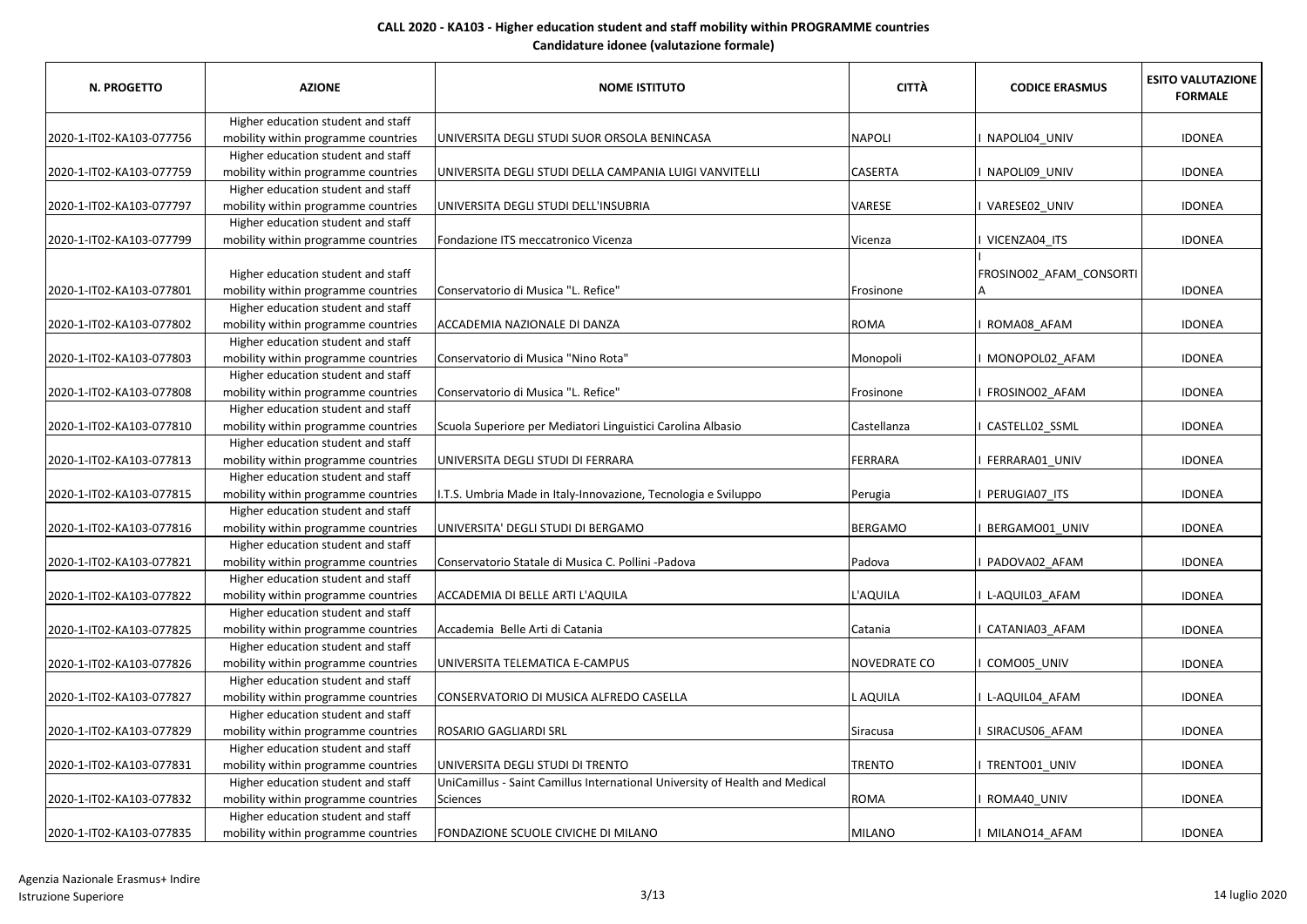| <b>N. PROGETTO</b>       | <b>AZIONE</b>                                                             | <b>NOME ISTITUTO</b>                                             | <b>CITTÀ</b>    | <b>CODICE ERASMUS</b> | <b>ESITO VALUTAZIONE</b><br><b>FORMALE</b> |
|--------------------------|---------------------------------------------------------------------------|------------------------------------------------------------------|-----------------|-----------------------|--------------------------------------------|
|                          | Higher education student and staff                                        |                                                                  |                 |                       |                                            |
| 2020-1-IT02-KA103-077837 | mobility within programme countries                                       | ACCADEMIA DI BELLE ARTI DE ROMA                                  | ROMA            | ROMA06 AFAM           | <b>IDONEA</b>                              |
|                          | Higher education student and staff                                        |                                                                  |                 |                       |                                            |
| 2020-1-IT02-KA103-077838 | mobility within programme countries                                       | Conservatorio di Musica "Stanislao Giacomantonio"                | COSENZA         | COSENZA03_AFAM        | <b>IDONEA</b>                              |
|                          | Higher education student and staff                                        |                                                                  |                 |                       |                                            |
| 2020-1-IT02-KA103-077841 | mobility within programme countries                                       | Conservatorio di Musica di Lecce - Tito Schipa                   | Lecce           | LECCE03 AFAM          | <b>IDONEA</b>                              |
|                          | Higher education student and staff                                        |                                                                  |                 | Educazione            |                                            |
| 2020-1-IT02-KA103-077844 | mobility within programme countries                                       | Educazione all'Europa                                            | Ravenna         | all'Europa_CONSORTIA  | <b>IDONEA</b>                              |
|                          | Higher education student and staff                                        |                                                                  |                 |                       |                                            |
| 2020-1-IT02-KA103-077849 | mobility within programme countries                                       | ACCADEMIA DI BELLE ARTI GIACOMO CARRARA                          | Bergamo         | BERGAMO07_AFAM        | <b>IDONEA</b>                              |
|                          | Higher education student and staff                                        |                                                                  |                 |                       |                                            |
| 2020-1-IT02-KA103-077850 | mobility within programme countries                                       | Istituto Superiore per le Industrie Artistiche                   | Florence        | FIRENZE05_AFAM        | <b>IDONEA</b>                              |
|                          | Higher education student and staff                                        |                                                                  |                 |                       |                                            |
| 2020-1-IT02-KA103-077851 | mobility within programme countries                                       | UNIVERSITA DEGLI STUDI DI BRESCIA                                | <b>BRESCIA</b>  | BRESCIA01 UNIV        | <b>IDONEA</b>                              |
|                          | Higher education student and staff                                        |                                                                  |                 |                       |                                            |
| 2020-1-IT02-KA103-077853 | mobility within programme countries<br>Higher education student and staff | Conservatorio San Pietro a Majella                               | Napoli          | NAPOLI07_AFAM         | <b>IDONEA</b>                              |
| 2020-1-IT02-KA103-077855 | mobility within programme countries                                       | UNIVERSITA DEGLI STUDI DI PALERMO                                | PALERMO         | PALERMO01_UNIV        | <b>IDONEA</b>                              |
|                          | Higher education student and staff                                        |                                                                  |                 |                       |                                            |
| 2020-1-IT02-KA103-077857 | mobility within programme countries                                       | Istituto Modartech                                               | Pontedera       | PISA04_AFAM           | <b>IDONEA</b>                              |
|                          | Higher education student and staff                                        |                                                                  |                 |                       |                                            |
| 2020-1-IT02-KA103-077858 | mobility within programme countries                                       | UNIVERSITA DEGLI STUDI DI CASSINO E DEL LAZIO MERIDIONALE        | CASSINO         | CASSINO01_UNIV        | <b>IDONEA</b>                              |
|                          | Higher education student and staff                                        |                                                                  |                 |                       |                                            |
| 2020-1-IT02-KA103-077859 | mobility within programme countries                                       | Istituto Tecnico Superiore per le nuove tecnologie della vita    | Bergamo         | BERGAMO06_ITS         | <b>IDONEA</b>                              |
|                          | Higher education student and staff                                        |                                                                  |                 |                       |                                            |
| 2020-1-IT02-KA103-077873 | mobility within programme countries                                       | LIBERA UNIVERSITA DI BOLZANO                                     | <b>BOLZANO</b>  | BOLZANO01_UNIV        | <b>IDONEA</b>                              |
|                          | Higher education student and staff                                        |                                                                  |                 |                       |                                            |
| 2020-1-IT02-KA103-077877 | mobility within programme countries                                       | UNIVERSITA POLITECNICA DELLE MARCHE                              | ANCONA          | ANCONA01_UNIV         | <b>IDONEA</b>                              |
|                          | Higher education student and staff                                        |                                                                  |                 |                       |                                            |
| 2020-1-IT02-KA103-077879 | mobility within programme countries                                       | UNIVERSITA DEGLI STUDI DI SIENA                                  | <b>SIENA</b>    | SIENA01_UNIV          | <b>IDONEA</b>                              |
|                          | Higher education student and staff                                        |                                                                  |                 |                       |                                            |
| 2020-1-IT02-KA103-077882 | mobility within programme countries                                       | Istituto Superiore Di Studi Musicali "Giuseppe Verdi"            | Ravenna         | RAVENNA02 AFAM        | <b>IDONEA</b>                              |
|                          | Higher education student and staff                                        |                                                                  |                 |                       |                                            |
| 2020-1-IT02-KA103-077883 | mobility within programme countries                                       | CONSERVATORIO STATALE DI MUSICA "UMBERTO GIORDANO"               | Foggia          | FOGGIA02_AFAM         | <b>IDONEA</b>                              |
|                          | Higher education student and staff                                        |                                                                  |                 |                       |                                            |
| 2020-1-IT02-KA103-077884 | mobility within programme countries                                       | CONSERVATORIO DI MUSICA ARRIGO BOITO                             | PARMA           | PARMA02_AFAM          | <b>IDONEA</b>                              |
|                          | Higher education student and staff                                        |                                                                  |                 |                       |                                            |
| 2020-1-IT02-KA103-077886 | mobility within programme countries                                       | Vincenzo Foppa Società Cooperativa Sociale ONLUS                 | <b>Brescia</b>  | BRESCIA04 AFAM        | <b>IDONEA</b>                              |
|                          | Higher education student and staff                                        |                                                                  |                 |                       |                                            |
| 2020-1-IT02-KA103-077889 | mobility within programme countries                                       | Accademia di Belle Arti Reggio Calabria                          | Reggio Calabria | REGGIO07_AFAM         | <b>IDONEA</b>                              |
|                          | Higher education student and staff                                        | LUISS LIBERA UNIVERSITA INTERNAZIONALE DEGLI STUDI SOCIALI GUIDO |                 |                       |                                            |
| 2020-1-IT02-KA103-077891 | mobility within programme countries                                       | CARLI                                                            | <b>ROMA</b>     | ROMA03 UNIV           | <b>IDONEA</b>                              |
|                          | Higher education student and staff                                        |                                                                  |                 |                       |                                            |
| 2020-1-IT02-KA103-077892 | mobility within programme countries                                       | Mediazione Linguistica Perugia Srl                               | Perugia         | PERUGIA05 SSML        | <b>IDONEA</b>                              |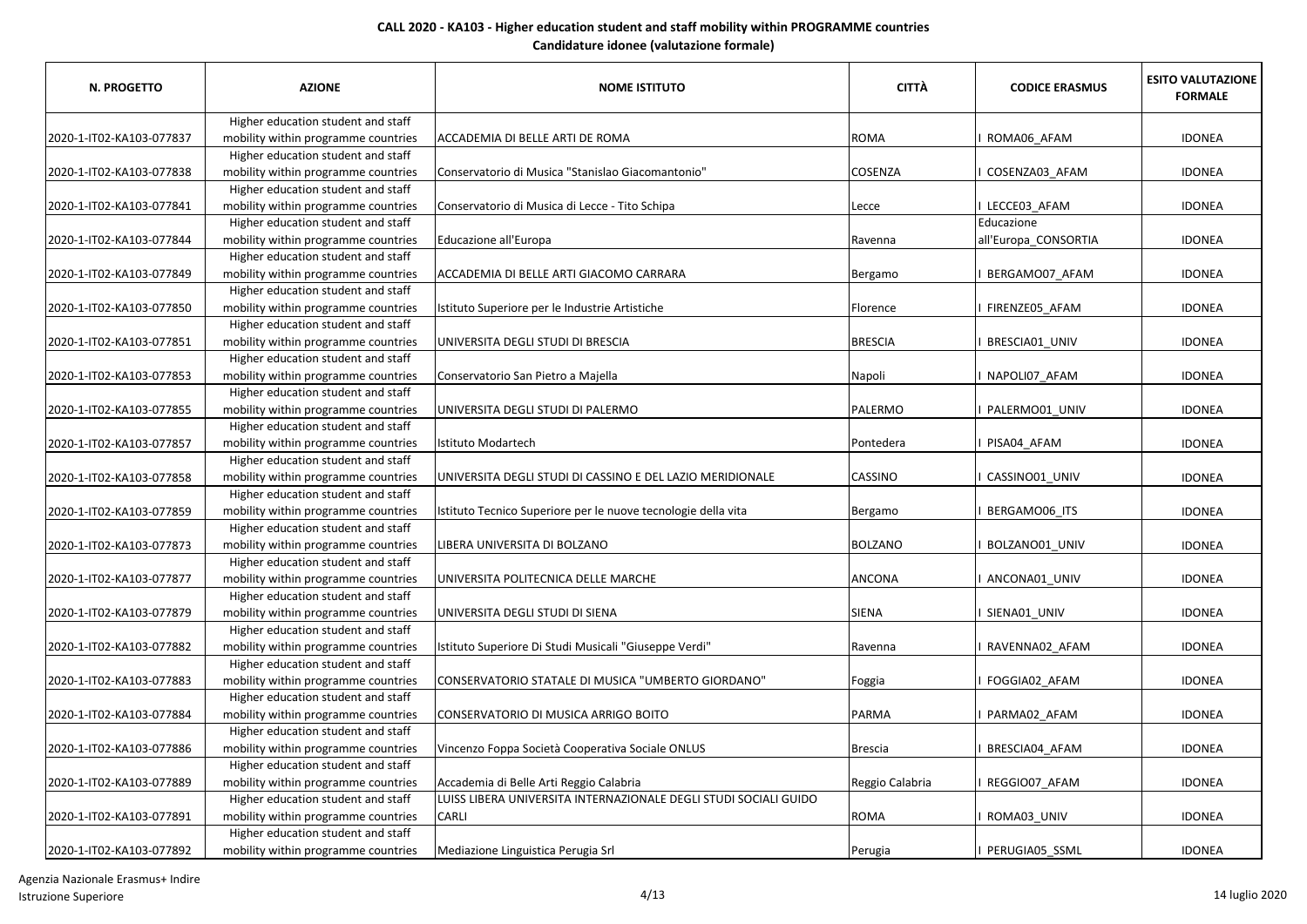| <b>N. PROGETTO</b>       | <b>AZIONE</b>                                                             | <b>NOME ISTITUTO</b>                                                          | <b>CITTÀ</b>   | <b>CODICE ERASMUS</b> | <b>ESITO VALUTAZIONE</b><br><b>FORMALE</b> |
|--------------------------|---------------------------------------------------------------------------|-------------------------------------------------------------------------------|----------------|-----------------------|--------------------------------------------|
|                          | Higher education student and staff                                        |                                                                               |                |                       |                                            |
| 2020-1-IT02-KA103-077895 | mobility within programme countries                                       | Istituto Restauro Roma                                                        | Roma           | ROMA42_AFAM           | <b>IDONEA</b>                              |
|                          | Higher education student and staff                                        |                                                                               |                |                       |                                            |
| 2020-1-IT02-KA103-077896 | mobility within programme countries                                       | UNIVERSITA DEGLI STUDI DI GENOVA                                              | <b>GENOVA</b>  | GENOVA01_UNIV         | <b>IDONEA</b>                              |
|                          | Higher education student and staff                                        |                                                                               |                |                       |                                            |
| 2020-1-IT02-KA103-077897 | mobility within programme countries                                       | CONSERVATORIO DI MUSICA "SANTA CECILIA"                                       | <b>ROMA</b>    | ROMA09 AFAM           | <b>IDONEA</b>                              |
|                          | Higher education student and staff                                        |                                                                               |                |                       |                                            |
| 2020-1-IT02-KA103-077898 | mobility within programme countries                                       | <b>SSML Gregorio VII</b>                                                      | Rome           | ROMA18_SSML           | <b>IDONEA</b>                              |
|                          | Higher education student and staff                                        |                                                                               |                |                       |                                            |
| 2020-1-IT02-KA103-077899 | mobility within programme countries                                       | UNIVERSITA DEGLI STUDI DELLA BASILICATA                                       | <b>POTENZA</b> | POTENZA01 UNIV        | <b>IDONEA</b>                              |
|                          | Higher education student and staff                                        |                                                                               |                |                       |                                            |
| 2020-1-IT02-KA103-077902 | mobility within programme countries                                       | Conservatorio Statale di Musica "E. F. Dall'Abaco"                            | Verona         | VERONA02 AFAM         | <b>IDONEA</b>                              |
|                          | Higher education student and staff                                        |                                                                               |                |                       |                                            |
| 2020-1-IT02-KA103-077905 | mobility within programme countries                                       | Istituto Superiore per le Industrie Artistiche Faenza                         | Faenza         | FAENZA01 AFAM         | <b>IDONEA</b>                              |
|                          | Higher education student and staff                                        | Fondazione Biocampus Istituto Tecnico Superiore per le Nuove Tecnologie per   |                |                       |                                            |
| 2020-1-IT02-KA103-077906 | mobility within programme countries                                       | il Made in Italy                                                              | LATINA         | LATINA04_ITS          | <b>IDONEA</b>                              |
|                          | Higher education student and staff                                        |                                                                               | <b>ROMA</b>    |                       |                                            |
| 2020-1-IT02-KA103-077907 | mobility within programme countries                                       | UNIVERSITA DEGLI STUDI DI ROMA FORO ITALICO                                   |                | ROMA05_UNIV           | <b>IDONEA</b>                              |
|                          | Higher education student and staff<br>mobility within programme countries | UNIVERSITA PER STRANIERI DI PERUGIA                                           | PERUGIA        | PERUGIA06 UNIV        | <b>IDONEA</b>                              |
| 2020-1-IT02-KA103-077908 |                                                                           |                                                                               |                |                       |                                            |
| 2020-1-IT02-KA103-077913 | Higher education student and staff                                        | Università Telematica Universitas Mercatorum                                  |                |                       | <b>IDONEA</b>                              |
|                          | mobility within programme countries<br>Higher education student and staff | Scuola Superiore per Mediatori Linguistici "Nelson Mandela" - gestito da IFOR | Roma           | ROMA34_UNIV           |                                            |
| 2020-1-IT02-KA103-077924 | mobility within programme countries                                       | S.r.l.                                                                        | Matera         | MATERA02_SSML         | <b>IDONEA</b>                              |
|                          | Higher education student and staff                                        |                                                                               |                |                       |                                            |
| 2020-1-IT02-KA103-077925 | mobility within programme countries                                       | LIBERA UNIVERSITA MARIA SS. ASSUNTA DI ROMA                                   | <b>ROMA</b>    | ROMA04_UNIV           | <b>IDONEA</b>                              |
|                          | Higher education student and staff                                        |                                                                               |                |                       |                                            |
| 2020-1-IT02-KA103-077928 | mobility within programme countries                                       | UNIVERSITA CATTOLICA DEL SACRO CUORE                                          | <b>MILANO</b>  | MILANO03 UNIV         | <b>IDONEA</b>                              |
|                          | Higher education student and staff                                        |                                                                               |                |                       |                                            |
| 2020-1-IT02-KA103-077929 | mobility within programme countries                                       | NUOVA ACCADEMIA SRL                                                           | <b>MILANO</b>  | MILANO11 AFAM         | <b>IDONEA</b>                              |
|                          | Higher education student and staff                                        |                                                                               |                |                       |                                            |
| 2020-1-IT02-KA103-077931 | mobility within programme countries                                       | IED Istituto Europeo di Design S.p.A.                                         | Milano         | MILANO18_AFAM         | <b>IDONEA</b>                              |
|                          | Higher education student and staff                                        |                                                                               |                |                       |                                            |
| 2020-1-IT02-KA103-077933 | mobility within programme countries                                       | UNIVERSITA DEGLI STUDI DI ROMA TOR VERGATA                                    | <b>ROMA</b>    | ROMA02_UNIV_CONSORTIA | <b>IDONEA</b>                              |
|                          | Higher education student and staff                                        |                                                                               |                |                       |                                            |
| 2020-1-IT02-KA103-077935 | mobility within programme countries                                       | UNIVERSITA CA' FOSCARI VENEZIA                                                | VENEZIA        | VENEZIA01 UNIV        | <b>IDONEA</b>                              |
|                          | Higher education student and staff                                        |                                                                               |                |                       |                                            |
| 2020-1-IT02-KA103-077936 | mobility within programme countries                                       | UNIVERSITA TELEMATICA PEGASO                                                  | <b>NAPOLI</b>  | NAPOLI11 UNIV         | <b>IDONEA</b>                              |
|                          | Higher education student and staff                                        |                                                                               |                |                       |                                            |
| 2020-1-IT02-KA103-077937 | mobility within programme countries                                       | Quasar Progetto Srl                                                           | Roma           | ROMA41 AFAM           | <b>IDONEA</b>                              |
|                          | Higher education student and staff                                        |                                                                               |                |                       |                                            |
| 2020-1-IT02-KA103-077941 | mobility within programme countries                                       | Siena Jazz - Accademia Nazionale del Jazz                                     | Siena          | I SIENA05_AFAM        | <b>IDONEA</b>                              |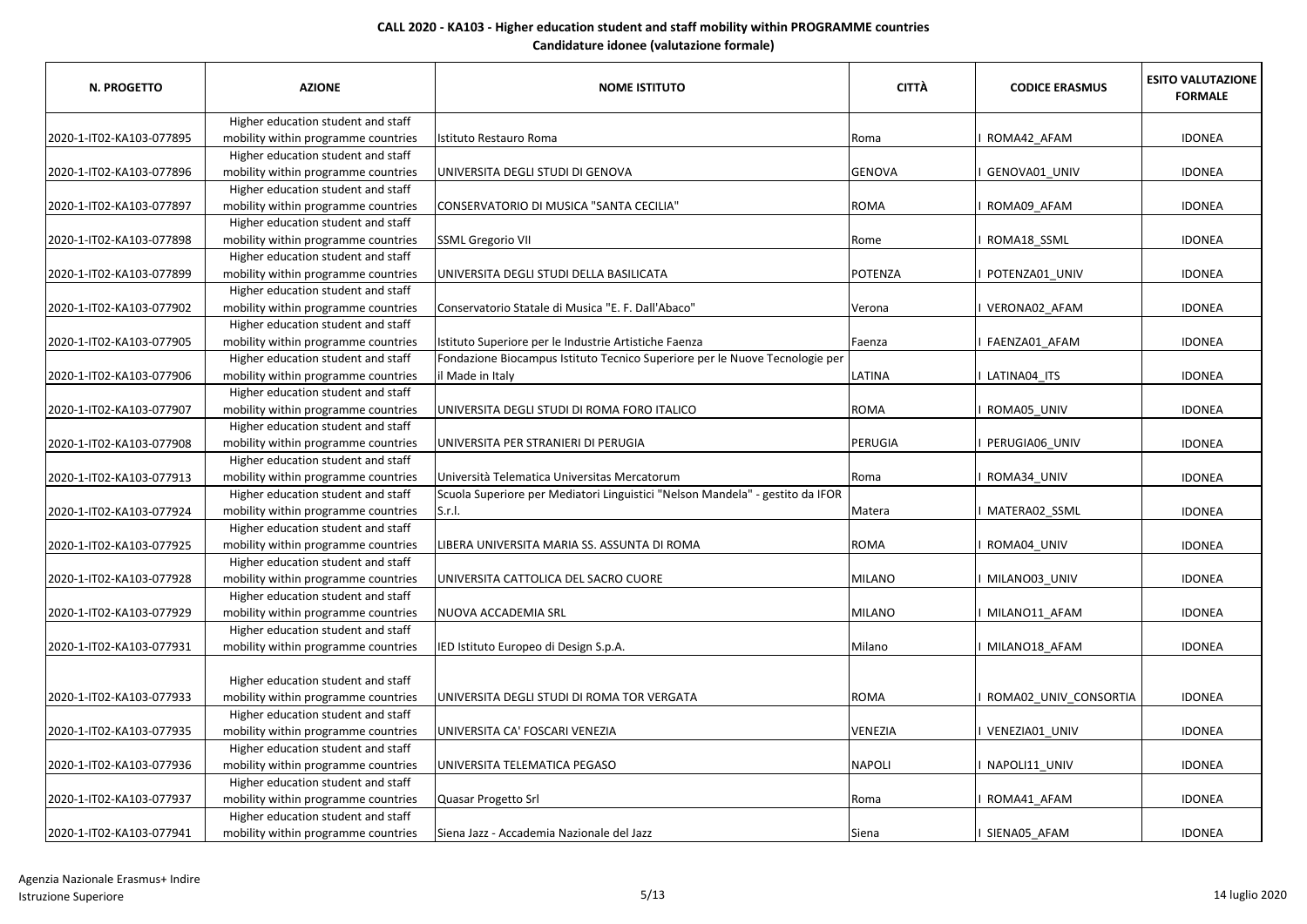| <b>N. PROGETTO</b>       | <b>AZIONE</b>                       | <b>NOME ISTITUTO</b>                                                    | <b>CITTÀ</b>         | <b>CODICE ERASMUS</b>   | <b>ESITO VALUTAZIONE</b><br><b>FORMALE</b> |
|--------------------------|-------------------------------------|-------------------------------------------------------------------------|----------------------|-------------------------|--------------------------------------------|
|                          | Higher education student and staff  |                                                                         |                      |                         |                                            |
| 2020-1-IT02-KA103-077943 | mobility within programme countries | UNIVERSITA DEGLI STUDI DI PADOVA                                        | PADOVA               | PADOVA01_UNIV_CONSORTIA | <b>IDONEA</b>                              |
|                          | Higher education student and staff  |                                                                         |                      |                         |                                            |
| 2020-1-IT02-KA103-077946 | mobility within programme countries | SCUOLA IMT (ISTITUZIONI, MERCATI, TECNOLOGIE) ALTI STUDI DI LUCCA       | LUCCA                | I LUCCA04_UNIV          | <b>IDONEA</b>                              |
|                          | Higher education student and staff  |                                                                         |                      |                         |                                            |
| 2020-1-IT02-KA103-077947 | mobility within programme countries | UNIVERSITA DEGLI STUDI GUGLIELMO MARCONI - TELEMATICA                   | <b>ROMA</b>          | ROMA21_UNIV             | <b>IDONEA</b>                              |
|                          | Higher education student and staff  |                                                                         |                      |                         |                                            |
| 2020-1-IT02-KA103-077948 | mobility within programme countries | Conservatorio Statale di Musica Niccolò Paganini                        | <b>GENOVA</b>        | GENOVA02 AFAM           | <b>IDONEA</b>                              |
|                          | Higher education student and staff  |                                                                         |                      |                         |                                            |
| 2020-1-IT02-KA103-077953 | mobility within programme countries | Accademia di Belle Arti di Urbino                                       | Urbino               | I URBINO03 AFAM         | <b>IDONEA</b>                              |
|                          | Higher education student and staff  |                                                                         |                      |                         |                                            |
| 2020-1-IT02-KA103-077957 | mobility within programme countries | <b>MAPI SRL</b>                                                         | Padova               | PADOVA04_SSML           | <b>IDONEA</b>                              |
|                          | Higher education student and staff  |                                                                         |                      |                         |                                            |
| 2020-1-IT02-KA103-077958 | mobility within programme countries | Accademia di Belle Arti di Palermo                                      | Palermo              | PALERMO03_AFAM          | <b>IDONEA</b>                              |
|                          | Higher education student and staff  |                                                                         |                      |                         |                                            |
| 2020-1-IT02-KA103-077960 | mobility within programme countries | Istituto Superiore per le Industrie Artistiche-ISIA di Pescara          | Pescara              | PESCARA03 AFAM          | <b>IDONEA</b>                              |
|                          | Higher education student and staff  |                                                                         |                      |                         |                                            |
| 2020-1-IT02-KA103-077961 | mobility within programme countries | Accademia Abadir (ente gestore R.AR.A. SRL)                             | CATANIA              | CATANIA08 AFAM          | <b>IDONEA</b>                              |
|                          | Higher education student and staff  |                                                                         |                      |                         |                                            |
| 2020-1-IT02-KA103-077962 | mobility within programme countries | Istituto Superiore per le Industrie Artistiche - I.S.I.A.               | Roma                 | ROMA12_AFAM             | <b>IDONEA</b>                              |
|                          | Higher education student and staff  |                                                                         |                      |                         |                                            |
| 2020-1-IT02-KA103-077964 | mobility within programme countries | UNIVERSITA DEGLI STUDI DEL SANNIO                                       | <b>BENEVENTO</b>     | BENEVEN02_UNIV          | <b>IDONEA</b>                              |
|                          | Higher education student and staff  |                                                                         |                      |                         |                                            |
| 2020-1-IT02-KA103-077966 | mobility within programme countries | UNIVERSITA DEGLI STUDI DI SALERNO                                       | <b>FISCIANO SA</b>   | SALERNO01 UNIV          | <b>IDONEA</b>                              |
|                          | Higher education student and staff  |                                                                         |                      |                         |                                            |
| 2020-1-IT02-KA103-077967 | mobility within programme countries | Conservatorio di Musica Luca Marenzio                                   | <b>Brescia</b>       | BRESCIA06_AFAM          | <b>IDONEA</b>                              |
|                          | Higher education student and staff  |                                                                         |                      |                         |                                            |
| 2020-1-IT02-KA103-077971 | mobility within programme countries | CONSERVATORIO STATALE DI MUSICA "G.B. PERGOLESI" - FERMO                | Fermo                | FERMO01_AFAM            | <b>IDONEA</b>                              |
|                          | Higher education student and staff  |                                                                         |                      |                         |                                            |
| 2020-1-IT02-KA103-077973 | mobility within programme countries | SCUOLA SUPERIORE DI STUDI UNIVERSITARI E DI PERFEZIONAMENTO S ANNA PISA |                      | PISA03 UNIV             | <b>IDONEA</b>                              |
|                          | Higher education student and staff  |                                                                         |                      |                         |                                            |
| 2020-1-IT02-KA103-077974 | mobility within programme countries | Istituto Superiore di Studi Musicali "Toscanini"                        | Ribera (AG)          | I AGRIGEN02_AFAM        | <b>IDONEA</b>                              |
|                          | Higher education student and staff  |                                                                         |                      |                         |                                            |
| 2020-1-IT02-KA103-077976 | mobility within programme countries | CONSERVATORIO DI MUSICA DI STATO ALESSANDRO SCARLATTI - PALERMO         | Palermo              | PALERMO04_AFAM          | <b>IDONEA</b>                              |
|                          | Higher education student and staff  |                                                                         |                      |                         |                                            |
| 2020-1-IT02-KA103-077978 | mobility within programme countries | Facoltà valdese di teologia                                             | Roma                 | ROMA28_UNIV             | <b>IDONEA</b>                              |
|                          | Higher education student and staff  |                                                                         |                      |                         |                                            |
| 2020-1-IT02-KA103-078009 | mobility within programme countries | ISSM P. Mascagni                                                        | Livorno              | LIVORNO01_AFAM          | <b>IDONEA</b>                              |
|                          | Higher education student and staff  |                                                                         |                      |                         |                                            |
| 2020-1-IT02-KA103-078012 | mobility within programme countries | Conservatorio di Musica G.B.Martini                                     | Bologna              | BOLOGNA04_AFAM          | <b>IDONEA</b>                              |
|                          | Higher education student and staff  |                                                                         |                      |                         |                                            |
| 2020-1-IT02-KA103-078020 | mobility within programme countries | CONSERVATORIO DI MUSICA "F.TORREFRANCA" VIBO VALENTIA                   | <b>VIBO VALENTIA</b> | I VIBO-VA01 AFAM        | <b>IDONEA</b>                              |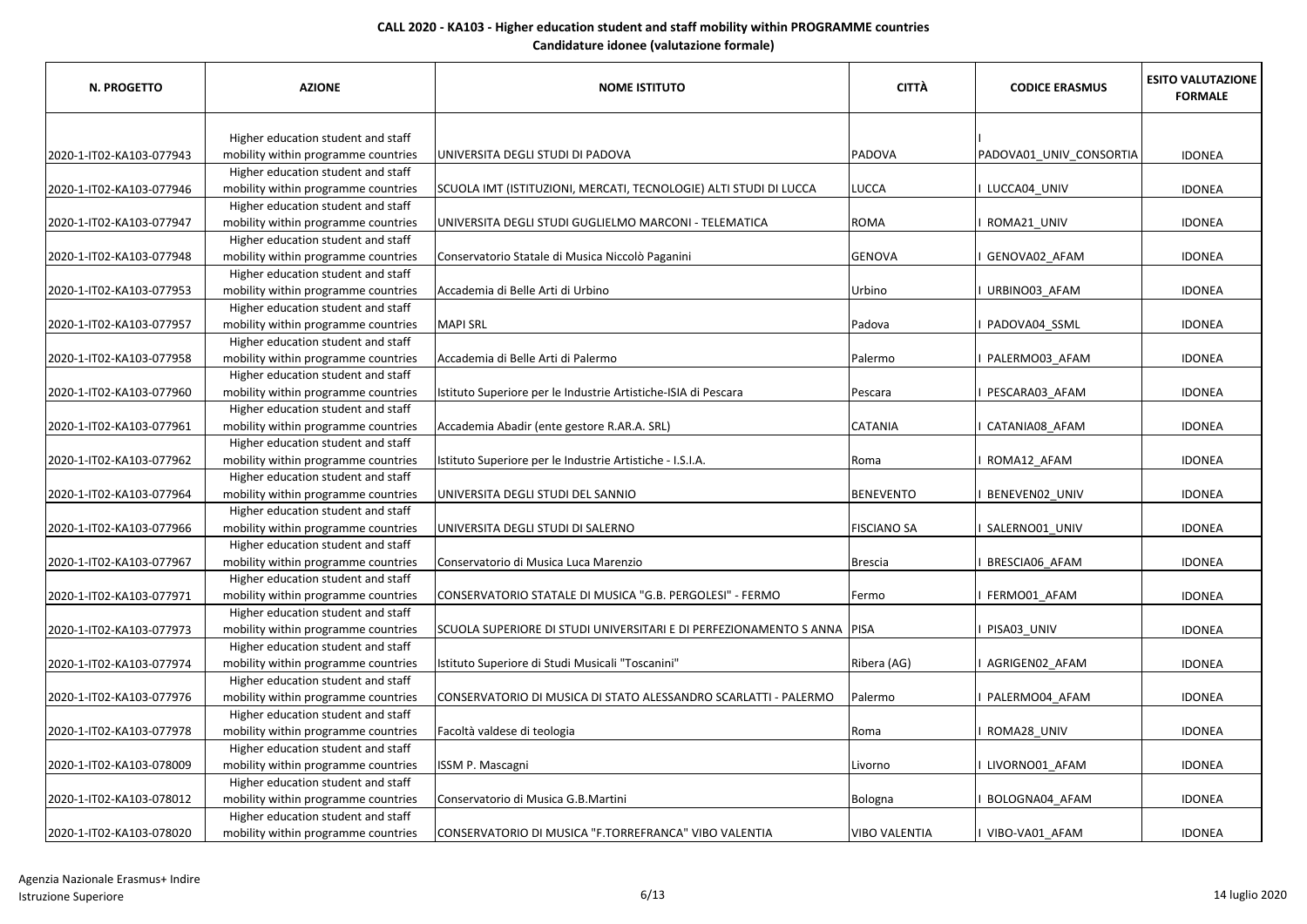| <b>N. PROGETTO</b>       | <b>AZIONE</b>                                                                                                   | <b>NOME ISTITUTO</b>                                                                                                                         | <b>CITTÀ</b>     | <b>CODICE ERASMUS</b> | <b>ESITO VALUTAZIONE</b><br><b>FORMALE</b> |
|--------------------------|-----------------------------------------------------------------------------------------------------------------|----------------------------------------------------------------------------------------------------------------------------------------------|------------------|-----------------------|--------------------------------------------|
|                          | Higher education student and staff                                                                              |                                                                                                                                              | CASTELFRANCO     |                       |                                            |
| 2020-1-IT02-KA103-078036 | mobility within programme countries                                                                             | CONSERVATORIO STATALE DI MUSICA A.STEFFANI                                                                                                   | VENETO           | CASTELF01 AFAM        | <b>IDONEA</b>                              |
|                          | Higher education student and staff                                                                              |                                                                                                                                              |                  |                       |                                            |
| 2020-1-IT02-KA103-078046 | mobility within programme countries                                                                             | Conservatorio di Musica Giuseppe Martucci Salerno                                                                                            | Salerno          | SALERNO02_AFAM        | <b>IDONEA</b>                              |
| 2020-1-IT02-KA103-078057 | Higher education student and staff<br>mobility within programme countries                                       | Fondazione ITS Istituto Tecnico Superiore Area Nuove Tecnologie per il Made<br>in Italy Sistema Alimentare Settore Produzioni Agroalimentari | Locorotondo      | BARIO6_ITS            | <b>IDONEA</b>                              |
| 2020-1-IT02-KA103-078058 | Higher education student and staff<br>mobility within programme countries                                       | ACCADEMIA DI BELLE ARTI DI FOGGIA                                                                                                            | <b>FOGGIA</b>    | FOGGIA01 AFAM         | <b>IDONEA</b>                              |
| 2020-1-IT02-KA103-078060 | Higher education student and staff<br>mobility within programme countries                                       | LIBERA UNIVERSITA DI LINGUE E COMUNICAZIONE                                                                                                  | MILANO           | MILANO05_UNIV         | <b>IDONEA</b>                              |
| 2020-1-IT02-KA103-078063 | Higher education student and staff<br>mobility within programme countries<br>Higher education student and staff | Istituto Generale Istruzione Superiore S.R.L.                                                                                                | Cagliari         | QUARTUS01_SSML        | <b>IDONEA</b>                              |
| 2020-1-IT02-KA103-078065 | mobility within programme countries<br>Higher education student and staff                                       | UNIVERSITA DEGLI STUDI DI CAMERINO                                                                                                           | CAMERINO         | CAMERIN01_UNIV        | <b>IDONEA</b>                              |
| 2020-1-IT02-KA103-078066 | mobility within programme countries                                                                             | Conservatorio Statale di Musica "Giuseppe Verdi" Torino                                                                                      | Torino           | TORINO05 AFAM         | <b>IDONEA</b>                              |
| 2020-1-IT02-KA103-078071 | Higher education student and staff<br>mobility within programme countries                                       | UNIVERSITA DEGLI STUDI DI CAGLIARI                                                                                                           | CAGLIARI         | CAGLIAR01 UNIV        | <b>IDONEA</b>                              |
| 2020-1-IT02-KA103-078075 | Higher education student and staff<br>mobility within programme countries                                       | UNIVERSITA' PER STRANIERI DANTE ALIGHIERI                                                                                                    | REGGIO CALABRIA  | REGGIO06_UNIV         | <b>IDONEA</b>                              |
| 2020-1-IT02-KA103-078077 | Higher education student and staff<br>mobility within programme countries                                       | UNIVERSITA' DEGLI STUDI DI MILANO-BICOCCA                                                                                                    | <b>MILANO</b>    | MILANO16_UNIV         | <b>IDONEA</b>                              |
| 2020-1-IT02-KA103-078078 | Higher education student and staff<br>mobility within programme countries                                       | LUM JEAN MONNET                                                                                                                              | CASAMASSIMA (BA) | CASAMAS01 UNIV        | <b>IDONEA</b>                              |
| 2020-1-IT02-KA103-078079 | Higher education student and staff<br>mobility within programme countries                                       | POLITECNICO DI TORINO                                                                                                                        | <b>TORINO</b>    | TORINO02_UNIV         | <b>IDONEA</b>                              |
| 2020-1-IT02-KA103-078080 | Higher education student and staff<br>mobility within programme countries                                       | UNIVERSITA DEGLI STUDI INTERNAZIONALI DI ROMA                                                                                                | ROMA             | ROMA20_UNIV           | <b>IDONEA</b>                              |
| 2020-1-IT02-KA103-078081 | Higher education student and staff<br>mobility within programme countries                                       | Conservatorio Statale di Musica "G. Frescobaldi" Ferrara                                                                                     | Ferrara          | FERRARA02 AFAM        | <b>IDONEA</b>                              |
| 2020-1-IT02-KA103-078082 | Higher education student and staff<br>mobility within programme countries                                       | UNIVERSITA DEGLI STUDI DI NAPOLI PARTHENOPE                                                                                                  | <b>NAPOLI</b>    | NAPOLI03 UNIV         | <b>IDONEA</b>                              |
| 2020-1-IT02-KA103-078083 | Higher education student and staff<br>mobility within programme countries                                       | ISTITUTO TECNICO SUPERIORE DEL TURISMO E DELL'OSPITALITA                                                                                     | <b>CERNOBBIO</b> | CERNOB01_ITS          | <b>IDONEA</b>                              |
| 2020-1-IT02-KA103-078084 | Higher education student and staff<br>mobility within programme countries                                       | <b>IUM Academy School</b>                                                                                                                    | Napoli           | NAPOLI10_AFAM         | <b>IDONEA</b>                              |
| 2020-1-IT02-KA103-078086 | Higher education student and staff<br>mobility within programme countries                                       | UNIVERSITA DEGLI STUDI DI FOGGIA                                                                                                             | <b>FOGGIA</b>    | FOGGIA03_CONSORTIA    | <b>IDONEA</b>                              |
| 2020-1-IT02-KA103-078087 | Higher education student and staff<br>mobility within programme countries                                       | Crs Laghi srl                                                                                                                                | Milano           | Crs Laghi_CONSORTIA   | <b>IDONEA</b>                              |
| 2020-1-IT02-KA103-078096 | Higher education student and staff<br>mobility within programme countries                                       | Conservatorio Statale di Musica "L. Canepa"                                                                                                  | Sassari          | I SASSARIO2 AFAM      | <b>IDONEA</b>                              |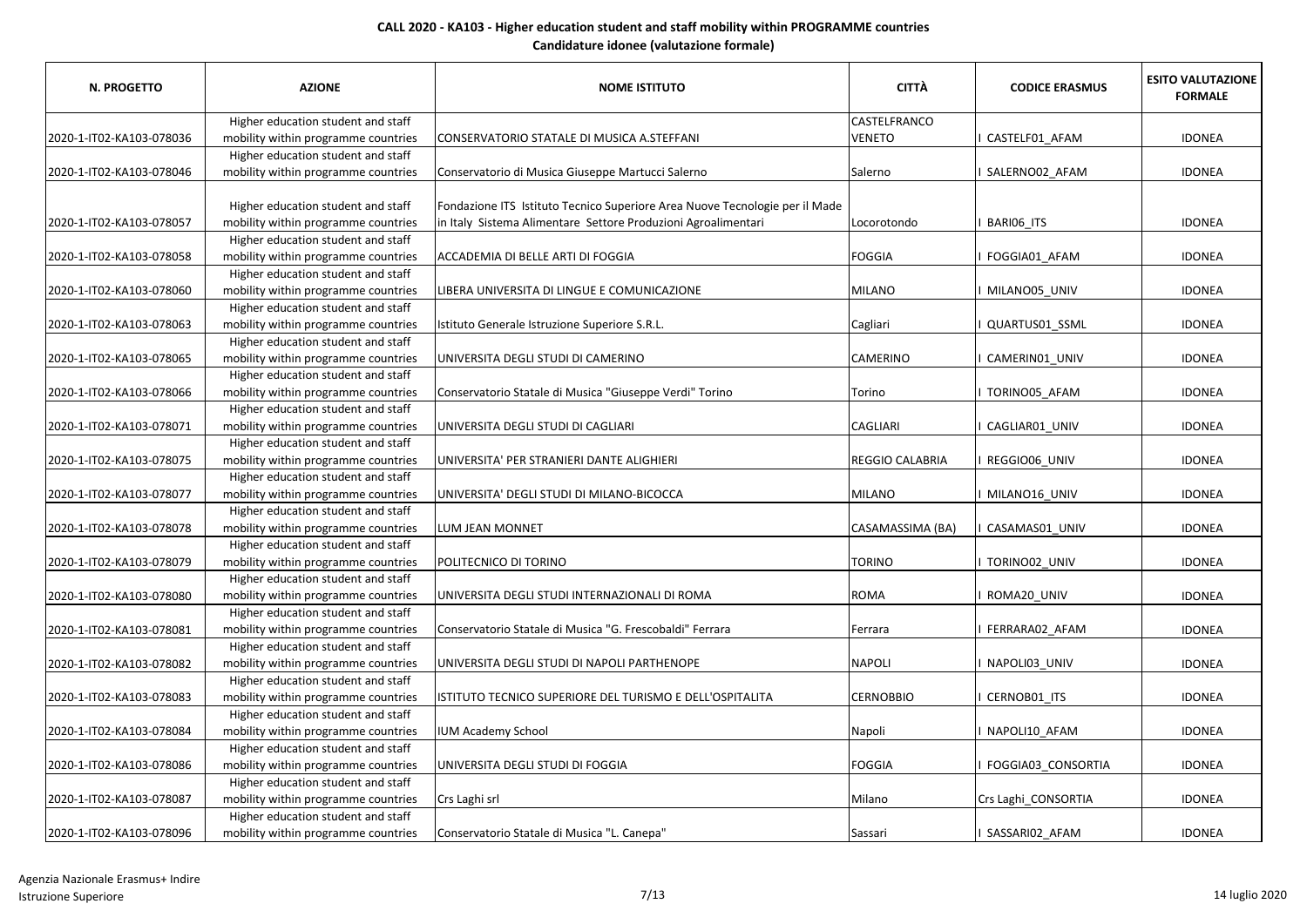| <b>N. PROGETTO</b>       | <b>AZIONE</b>                                                             | <b>NOME ISTITUTO</b>                                                    | <b>CITTÀ</b>           | <b>CODICE ERASMUS</b>  | <b>ESITO VALUTAZIONE</b><br><b>FORMALE</b> |
|--------------------------|---------------------------------------------------------------------------|-------------------------------------------------------------------------|------------------------|------------------------|--------------------------------------------|
|                          | Higher education student and staff                                        |                                                                         |                        |                        |                                            |
| 2020-1-IT02-KA103-078099 | mobility within programme countries                                       | UNIVERSITA DEGLI STUDI MEDITERRANEA DI REGGIO CALABRIA                  | <b>REGGIO CALABRIA</b> | REGGIO01_UNIV          | <b>IDONEA</b>                              |
|                          | Higher education student and staff                                        |                                                                         |                        |                        |                                            |
| 2020-1-IT02-KA103-078100 | mobility within programme countries                                       | Politecnico delle arti applicate all'impresa                            | Ancona                 | ANCONA02_AFAM          | <b>IDONEA</b>                              |
|                          | Higher education student and staff                                        |                                                                         |                        |                        |                                            |
| 2020-1-IT02-KA103-078101 | mobility within programme countries                                       | Istituto Superiore di Studi Musicali "L.Boccherini"                     | Lucca                  | LUCCA03 AFAM           | <b>IDONEA</b>                              |
|                          | Higher education student and staff                                        |                                                                         |                        |                        |                                            |
| 2020-1-IT02-KA103-078102 | mobility within programme countries                                       | donneperroma                                                            | Rome                   | donneperroma_CONSORTIA | <b>IDONEA</b>                              |
|                          | Higher education student and staff                                        | INSTITUTO SUPERIORE DI STDUDI MUSICALI - CONSERVATORIO DI MUSICA        |                        |                        |                                            |
| 2020-1-IT02-KA103-078104 | mobility within programme countries                                       | GIORGIO FEDERICO GHEDINI DI CUNEO                                       | <b>CUNEO</b>           | CUNEO01_AFAM           | <b>IDONEA</b>                              |
|                          | Higher education student and staff                                        |                                                                         |                        |                        |                                            |
| 2020-1-IT02-KA103-078111 | mobility within programme countries                                       | UNIVERSITA DEGLI STUDI DI UDINE                                         | <b>UDINE</b>           | UDINE01_UNIV           | <b>IDONEA</b>                              |
|                          | Higher education student and staff                                        |                                                                         |                        |                        |                                            |
| 2020-1-IT02-KA103-078114 | mobility within programme countries                                       | SCUOLA SUPERIORE DI STUDI UNIVERSITARI E DI PERFEZIONAMENTO S ANNA PISA |                        | PISA03_CONSORTIA       | <b>IDONEA</b>                              |
|                          | Higher education student and staff                                        |                                                                         |                        |                        |                                            |
| 2020-1-IT02-KA103-078115 | mobility within programme countries                                       | ISTITUTO SUPERIORE DI STUDI MUSICALI "FRANCO VITTADINI"                 | <b>PAVIA</b>           | PAVIA02_AFAM           | <b>IDONEA</b>                              |
|                          | Higher education student and staff                                        |                                                                         |                        |                        |                                            |
| 2020-1-IT02-KA103-078120 | mobility within programme countries                                       | UNIVERSITA DEGLI STUDI DELL'AQUILA                                      | L AQUILA               | L-AQUIL01 UNIV         | <b>IDONEA</b>                              |
|                          | Higher education student and staff                                        |                                                                         |                        |                        |                                            |
| 2020-1-IT02-KA103-078121 | mobility within programme countries                                       | Istituto Superiore di Studi Musicali "Rinaldo Franci"                   | Siena                  | SIENA04_AFAM           | <b>IDONEA</b>                              |
|                          | Higher education student and staff                                        |                                                                         |                        |                        |                                            |
| 2020-1-IT02-KA103-078122 | mobility within programme countries                                       | ISTITUTO SUPERIORE INDUSTRIE ARTISTICHE URBINO                          | <b>URBINO</b>          | URBINO05_AFAM          | <b>IDONEA</b>                              |
|                          | Higher education student and staff                                        |                                                                         |                        |                        |                                            |
| 2020-1-IT02-KA103-078127 | mobility within programme countries                                       | POLITECNICO DI BARI                                                     | <b>BARI</b>            | BARI05_UNIV            | <b>IDONEA</b>                              |
|                          | Higher education student and staff                                        |                                                                         |                        |                        |                                            |
| 2020-1-IT02-KA103-078128 | mobility within programme countries                                       | Fondazione European School of Management Italia                         | Torino                 | TORINO15_UNIV          | <b>IDONEA</b>                              |
|                          | Higher education student and staff                                        |                                                                         |                        |                        |                                            |
| 2020-1-IT02-KA103-078129 | mobility within programme countries                                       | UNIVERSITA DEGLI STUDI DI ROMA LA SAPIENZA                              | <b>ROMA</b>            | ROMA01 UNIV            | <b>IDONEA</b>                              |
|                          | Higher education student and staff                                        |                                                                         |                        |                        |                                            |
| 2020-1-IT02-KA103-078130 | mobility within programme countries                                       | ACCADEMIA DI BELLE ARTI DI BRERA                                        | Milano                 | MILANO08_AFAM          | <b>IDONEA</b>                              |
|                          | Higher education student and staff                                        |                                                                         | VENEZIA                |                        |                                            |
| 2020-1-IT02-KA103-078131 | mobility within programme countries<br>Higher education student and staff | CONSERVATORIO DI MUSICA BENEDETTO MARCELLO DI VENEZIA                   |                        | VENEZIA04_AFAM         | <b>IDONEA</b>                              |
| 2020-1-IT02-KA103-078133 | mobility within programme countries                                       | FONDAZIONE ITS TURISMO JESOLO                                           | Jesolo (VE)            |                        | <b>IDONEA</b>                              |
|                          | Higher education student and staff                                        |                                                                         |                        | I JESOLO01_ITS         |                                            |
| 2020-1-IT02-KA103-078134 | mobility within programme countries                                       | EUROPEAN UNIVERSITY INSTITUTE                                           | <b>FIESOLE</b>         | FIESOLE01_UNIV         | <b>IDONEA</b>                              |
|                          | Higher education student and staff                                        |                                                                         |                        |                        |                                            |
| 2020-1-IT02-KA103-078137 | mobility within programme countries                                       | UNIVERSITA DEGLI STUDI DI MESSINA                                       | <b>MESSINA</b>         | MESSINA01_UNIV         | <b>IDONEA</b>                              |
|                          | Higher education student and staff                                        |                                                                         |                        |                        |                                            |
| 2020-1-IT02-KA103-078138 | mobility within programme countries                                       | SSML di Mantova                                                         | Milano                 | MILANO22_SSML          | <b>IDONEA</b>                              |
|                          | Higher education student and staff                                        |                                                                         |                        |                        |                                            |
| 2020-1-IT02-KA103-078162 | mobility within programme countries                                       | UNIVERSITA DEGLI STUDI DI SCIENZE GASTRONOMICHE                         | <b>BRA</b>             | BRA01 UNIV             | <b>IDONEA</b>                              |
|                          | Higher education student and staff                                        |                                                                         |                        |                        |                                            |
| 2020-1-IT02-KA103-078163 | mobility within programme countries                                       | UNIVERSITA TELEMATICA INTERNAZIONALE-UNINETTUNO                         | <b>ROMA</b>            | ROMA24 UNIV            | <b>IDONEA</b>                              |
|                          |                                                                           |                                                                         |                        |                        |                                            |

Agenzia Nazionale Erasmus+ Indire Istruzione Superiore 8/13 14 luglio 2020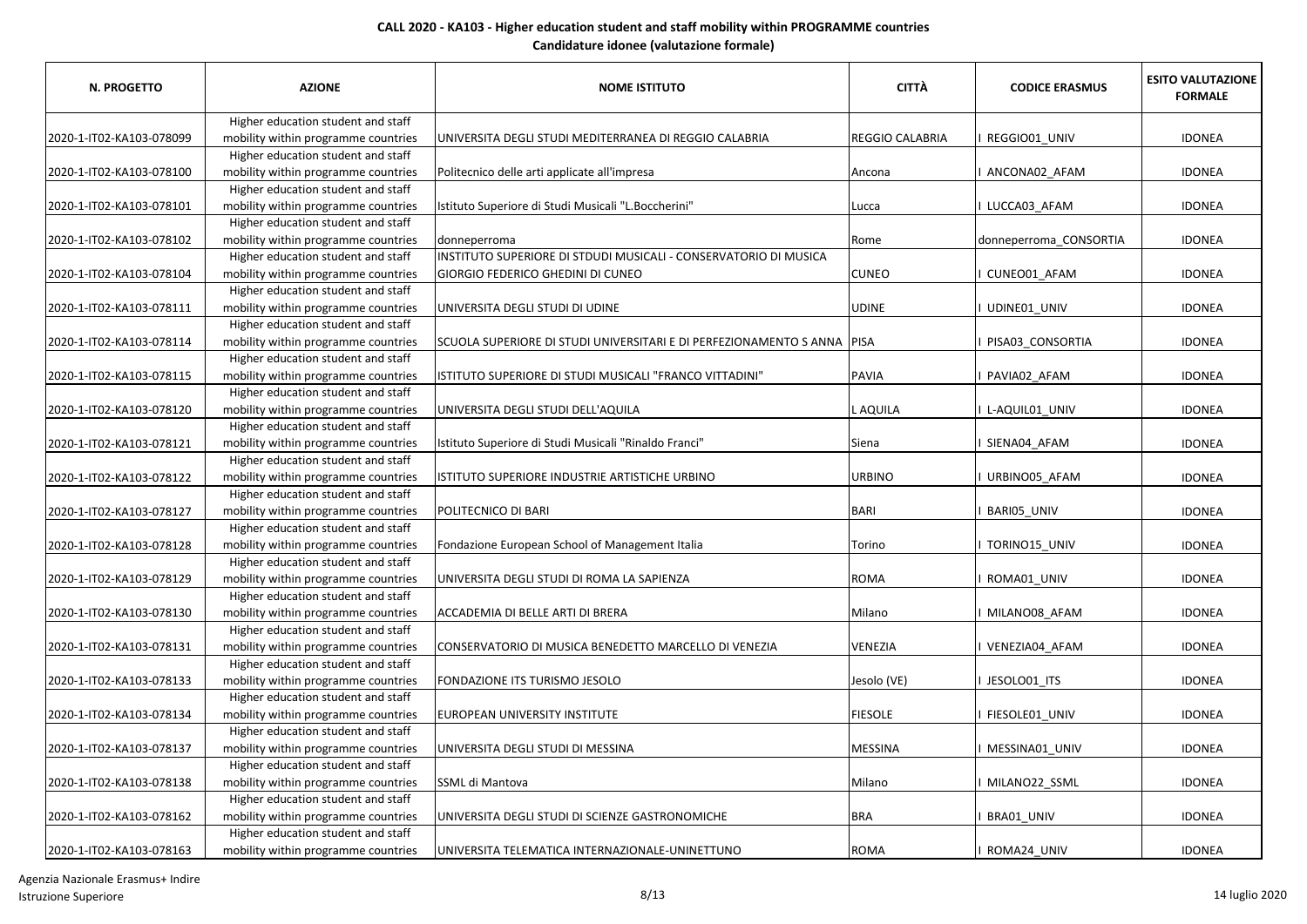| <b>N. PROGETTO</b>       | <b>AZIONE</b>                       | <b>NOME ISTITUTO</b>                                                              | <b>CITTÀ</b>       | <b>CODICE ERASMUS</b> | <b>ESITO VALUTAZIONE</b><br><b>FORMALE</b> |
|--------------------------|-------------------------------------|-----------------------------------------------------------------------------------|--------------------|-----------------------|--------------------------------------------|
|                          | Higher education student and staff  |                                                                                   |                    |                       |                                            |
| 2020-1-IT02-KA103-078180 | mobility within programme countries | UNIVERSITA DEGLI STUDI DI UDINE                                                   | UDINE              | UDINE01 CONSORTIA     | <b>IDONEA</b>                              |
|                          | Higher education student and staff  |                                                                                   |                    |                       |                                            |
| 2020-1-IT02-KA103-078181 | mobility within programme countries | FONDAZIONE ISTITUTO TECNICO PER L'EFFICIENZA ENERGETICA                           | savona             | GENOVA05_ITS          | <b>IDONEA</b>                              |
|                          | Higher education student and staff  |                                                                                   |                    |                       |                                            |
| 2020-1-IT02-KA103-078183 | mobility within programme countries | Conservatorio di Musica "F. Cilea"                                                | Reggio di Calabria | REGGIO03 AFAM         | <b>IDONEA</b>                              |
|                          | Higher education student and staff  |                                                                                   |                    |                       |                                            |
| 2020-1-IT02-KA103-078193 | mobility within programme countries | Conservatorio di Musica Francesco Venezze                                         | <b>ROVIGO</b>      | ROVIGO01_AFAM         | <b>IDONEA</b>                              |
|                          | Higher education student and staff  |                                                                                   |                    |                       |                                            |
| 2020-1-IT02-KA103-078194 | mobility within programme countries | HUMANITAS UNIVERSITY                                                              | PIEVE EMANUELE     | I MILANO21_UNIV       | <b>IDONEA</b>                              |
|                          |                                     | Fondazione di Partecipazione dell' Istituto Tecnico Superiore "Area               |                    |                       |                                            |
|                          | Higher education student and staff  | Tecnologica della Mobilità Sostenibile - Logistica e Sistemi e Servizi Innovativi |                    |                       |                                            |
| 2020-1-IT02-KA103-078212 | mobility within programme countries | per la Mobilità di Persone e Merci"                                               | Verona             | I VERONA04_ITS        | <b>IDONEA</b>                              |
|                          | Higher education student and staff  |                                                                                   |                    |                       |                                            |
| 2020-1-IT02-KA103-078217 | mobility within programme countries | UNIVERSITA DEGLI STUDI DI PADOVA                                                  | PADOVA             | PADOVA01_UNIV         | <b>IDONEA</b>                              |
|                          | Higher education student and staff  |                                                                                   |                    |                       |                                            |
| 2020-1-IT02-KA103-078218 | mobility within programme countries | Fondazione Accademia di Belle Arti "P. Vannucci"                                  | Perugia            | PERUGIA04 AFAM        | <b>IDONEA</b>                              |
|                          | Higher education student and staff  |                                                                                   |                    |                       |                                            |
| 2020-1-IT02-KA103-078224 | mobility within programme countries | SEND                                                                              | PALERMO            | SEND CONSORTIA        | <b>IDONEA</b>                              |
|                          | Higher education student and staff  |                                                                                   |                    |                       |                                            |
| 2020-1-IT02-KA103-078252 | mobility within programme countries | UNIVERSITA DEGLI STUDI NICCOLO CUSANO TELEMATICA ROMA                             | ROMA               | ROMA31_UNIV           | <b>IDONEA</b>                              |
|                          | Higher education student and staff  |                                                                                   |                    |                       |                                            |
| 2020-1-IT02-KA103-078262 | mobility within programme countries | Conservatorio Statale di Musica Luisa D'Annunzio                                  | Pescara            | PESCARA01_AFAM        | <b>IDONEA</b>                              |
|                          | Higher education student and staff  |                                                                                   |                    |                       |                                            |
| 2020-1-IT02-KA103-078263 | mobility within programme countries | Conservatorio di Musica "Giuseppe Nicolini"                                       | PIACENZA           | PIACENZ01 AFAM        | <b>IDONEA</b>                              |
|                          | Higher education student and staff  |                                                                                   |                    |                       |                                            |
| 2020-1-IT02-KA103-078266 | mobility within programme countries | CONSERVATORIO DI MUSICA GIUSEPPE TARTINI                                          | TRIESTE            | I TRIESTE02_AFAM      | <b>IDONEA</b>                              |
|                          | Higher education student and staff  |                                                                                   | ARCAVACATA DI      |                       |                                            |
| 2020-1-IT02-KA103-078272 | mobility within programme countries | UNIVERSITA DELLA CALABRIA                                                         | RENDE              | COSENZA01_CONSORTIA   | <b>IDONEA</b>                              |
|                          | Higher education student and staff  |                                                                                   | ARCAVACATA DI      |                       |                                            |
| 2020-1-IT02-KA103-078274 | mobility within programme countries | UNIVERSITA DELLA CALABRIA                                                         | RENDE              | COSENZA01 UNIV        | <b>IDONEA</b>                              |
|                          | Higher education student and staff  |                                                                                   |                    |                       |                                            |
| 2020-1-IT02-KA103-078275 | mobility within programme countries | Uniformazione S.R.L.                                                              | Italy              | I VICENZA02 SSML      | <b>IDONEA</b>                              |
|                          | Higher education student and staff  |                                                                                   |                    |                       |                                            |
| 2020-1-IT02-KA103-078280 | mobility within programme countries | Universita' degli Studi di Urbino Carlo Bo                                        | <b>URBINO</b>      | URBINO01_UNIV         | <b>IDONEA</b>                              |
|                          | Higher education student and staff  |                                                                                   |                    |                       |                                            |
| 2020-1-IT02-KA103-078285 | mobility within programme countries | UNIVERSITA DEGLI STUDI DI TORINO                                                  | <b>TORINO</b>      | I TORINO01_UNIV       | <b>IDONEA</b>                              |
|                          | Higher education student and staff  | ISTITUTO MUSICALE "GAETANO DONIZETTI" (ISTITUTO SUPERIORE DI STUDI                |                    |                       |                                            |
| 2020-1-IT02-KA103-078286 | mobility within programme countries | MUSICALI) - BERGAMO                                                               | Bergamo            | BERGAMO03_AFAM        | <b>IDONEA</b>                              |
|                          | Higher education student and staff  |                                                                                   |                    |                       |                                            |
| 2020-1-IT02-KA103-078297 | mobility within programme countries | ACCADEMIA DI BELLE ARTI DI BOLOGNA                                                | <b>BOOGNA</b>      | BOLOGNA03_AFAM        | <b>IDONEA</b>                              |
|                          | Higher education student and staff  |                                                                                   |                    |                       |                                            |
| 2020-1-IT02-KA103-078327 | mobility within programme countries | Accademia di Belle Arti di Frosinone                                              | Frosinone          | FROSINO01 AFAM        | <b>IDONEA</b>                              |
|                          |                                     |                                                                                   |                    |                       |                                            |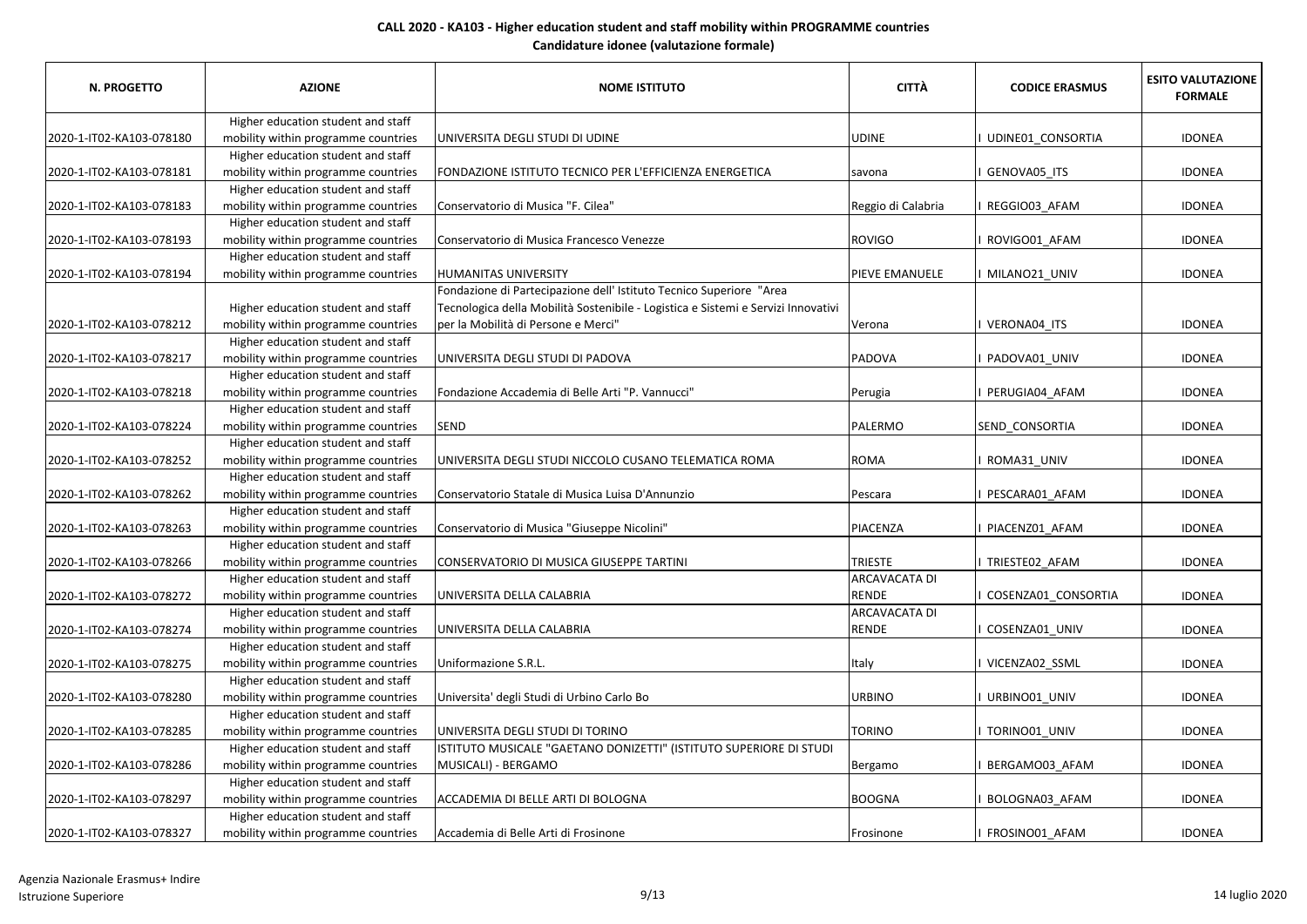| <b>N. PROGETTO</b>       | <b>AZIONE</b>                                                             | <b>NOME ISTITUTO</b>                                                            | <b>CITTÀ</b>   | <b>CODICE ERASMUS</b>          | <b>ESITO VALUTAZIONE</b><br><b>FORMALE</b> |
|--------------------------|---------------------------------------------------------------------------|---------------------------------------------------------------------------------|----------------|--------------------------------|--------------------------------------------|
|                          | Higher education student and staff                                        |                                                                                 |                |                                |                                            |
| 2020-1-IT02-KA103-078332 | mobility within programme countries                                       | ALMA MATER STUDIORUM - UNIVERSITA DI BOLOGNA                                    | <b>BOLOGNA</b> | BOLOGNA01 UNIV                 | <b>IDONEA</b>                              |
|                          | Higher education student and staff                                        |                                                                                 |                |                                |                                            |
| 2020-1-IT02-KA103-078333 | mobility within programme countries                                       | Accademia Nazionale d'Arte Drammatica "Silvio d'Amico"                          | Roma           | ROMA29 AFAM                    | <b>IDONEA</b>                              |
|                          | Higher education student and staff                                        | Istituto Tecnico Superiore Angelo Rizzoli per le Tecnologie dell'Informazione e |                |                                |                                            |
| 2020-1-IT02-KA103-078334 | mobility within programme countries                                       | della Comunicazione                                                             | Milano         | MILANO19_ITS                   | <b>IDONEA</b>                              |
|                          | Higher education student and staff                                        |                                                                                 |                |                                |                                            |
| 2020-1-IT02-KA103-078338 | mobility within programme countries                                       | UNIVERSITA DEGLI STUDI DI FIRENZE                                               | Florence       | FIRENZE01 UNIV                 | <b>IDONEA</b>                              |
|                          | Higher education student and staff                                        |                                                                                 |                |                                |                                            |
| 2020-1-IT02-KA103-078340 | mobility within programme countries                                       | Accademia di Belle Arti di Firenze                                              | florence       | FIRENZE03 AFAM                 | <b>IDONEA</b>                              |
|                          | Higher education student and staff                                        |                                                                                 |                |                                |                                            |
| 2020-1-IT02-KA103-078342 | mobility within programme countries                                       | Istituto Universitario di Studi Superiori di Pavia                              | <b>PAVIA</b>   | PAVIA03_UNIV                   | <b>IDONEA</b>                              |
|                          | Higher education student and staff                                        |                                                                                 |                |                                |                                            |
| 2020-1-IT02-KA103-078344 | mobility within programme countries                                       | Accademia di Belle Arti di Catanzaro                                            | Catanzaro      | CATANZA03 AFAM                 | <b>IDONEA</b>                              |
|                          | Higher education student and staff                                        |                                                                                 |                |                                |                                            |
| 2020-1-IT02-KA103-078348 | mobility within programme countries                                       | UNIVERSITA COMMERCIALE LUIGI BOCCONI                                            | <b>MILANO</b>  | MILANO04 UNIV                  | <b>IDONEA</b>                              |
|                          | Higher education student and staff                                        |                                                                                 |                |                                |                                            |
| 2020-1-IT02-KA103-078350 | mobility within programme countries                                       | UNIVERSITA DEGLI STUDI DI NAPOLI L'ORIENTALE                                    | naples         | NAPOLI02 UNIV                  | <b>IDONEA</b>                              |
|                          | Higher education student and staff                                        |                                                                                 |                |                                |                                            |
| 2020-1-IT02-KA103-078354 | mobility within programme countries                                       | UNIVERSITA DEGLI STUDI DI MILANO                                                | <b>MILANO</b>  | I MILANO01_UNIV                | <b>IDONEA</b>                              |
| 2020-1-IT02-KA103-078357 | Higher education student and staff<br>mobility within programme countries | UNIVERSITA DEGLI STUDI DI ROMA LA SAPIENZA                                      | <b>ROMA</b>    | ROMA01_UNIV_CONSORTIA<br>EU4EU | <b>IDONEA</b>                              |
|                          | Higher education student and staff                                        |                                                                                 |                |                                |                                            |
| 2020-1-IT02-KA103-078365 | mobility within programme countries                                       | International Campus Srl                                                        | <b>ROMA</b>    | ROMA32_SSML                    | <b>IDONEA</b>                              |
|                          | Higher education student and staff                                        |                                                                                 |                |                                |                                            |
| 2020-1-IT02-KA103-078368 | mobility within programme countries                                       | Accademia di Belle Arti di Bari                                                 | Bari           | BARIO2_AFAM                    | <b>IDONEA</b>                              |
|                          | Higher education student and staff                                        |                                                                                 |                |                                |                                            |
| 2020-1-IT02-KA103-078374 | mobility within programme countries                                       | UNIVERSITA DELLA VALLE D'AOSTA                                                  | <b>AOSTA</b>   | AOSTA02 UNIV                   | <b>IDONEA</b>                              |
|                          | Higher education student and staff                                        |                                                                                 |                |                                |                                            |
| 2020-1-IT02-KA103-078375 | mobility within programme countries                                       | Conservatorio statale di musica Giacomo Puccini                                 | la Spezia      | LA-SPEZ01_AFAM                 | <b>IDONEA</b>                              |
|                          | Higher education student and staff                                        |                                                                                 |                |                                |                                            |
| 2020-1-IT02-KA103-078377 | mobility within programme countries                                       | UNIVERSITA DEGLI STUDI DI BARI ALDO MORO                                        | <b>BARI</b>    | BARIO1 UNIV                    | <b>IDONEA</b>                              |
|                          | Higher education student and staff                                        |                                                                                 |                |                                |                                            |
| 2020-1-IT02-KA103-078379 | mobility within programme countries                                       | Conservatorio di musica "F.A. Bonporti" di Trento                               | Trento         | TRENTO02 AFAM                  | <b>IDONEA</b>                              |
|                          | Higher education student and staff                                        |                                                                                 |                |                                |                                            |
| 2020-1-IT02-KA103-078380 | mobility within programme countries                                       | UNIVERSITA PER STRANIERI DI SIENA                                               | SIENA          | SIENA02 UNIV                   | <b>IDONEA</b>                              |
|                          | Higher education student and staff                                        |                                                                                 |                |                                |                                            |
| 2020-1-IT02-KA103-078399 | mobility within programme countries                                       | MINE VAGANTI NGO                                                                | SASSARI        | MINE VAGANTI_CONSORTIA         | <b>IDONEA</b>                              |
|                          | Higher education student and staff                                        |                                                                                 |                |                                |                                            |
| 2020-1-IT02-KA103-078400 | mobility within programme countries                                       | Saint Louis Music Center Srl                                                    | Rome           | ROMA30_AFAM_CONSORTIA          | <b>IDONEA</b>                              |
|                          | Higher education student and staff                                        |                                                                                 |                |                                |                                            |
| 2020-1-IT02-KA103-078421 | mobility within programme countries                                       | ITS Apulia Digital Maker                                                        | Foggia         | I FOGGIA04 ITS                 | <b>IDONEA</b>                              |
|                          |                                                                           |                                                                                 |                |                                |                                            |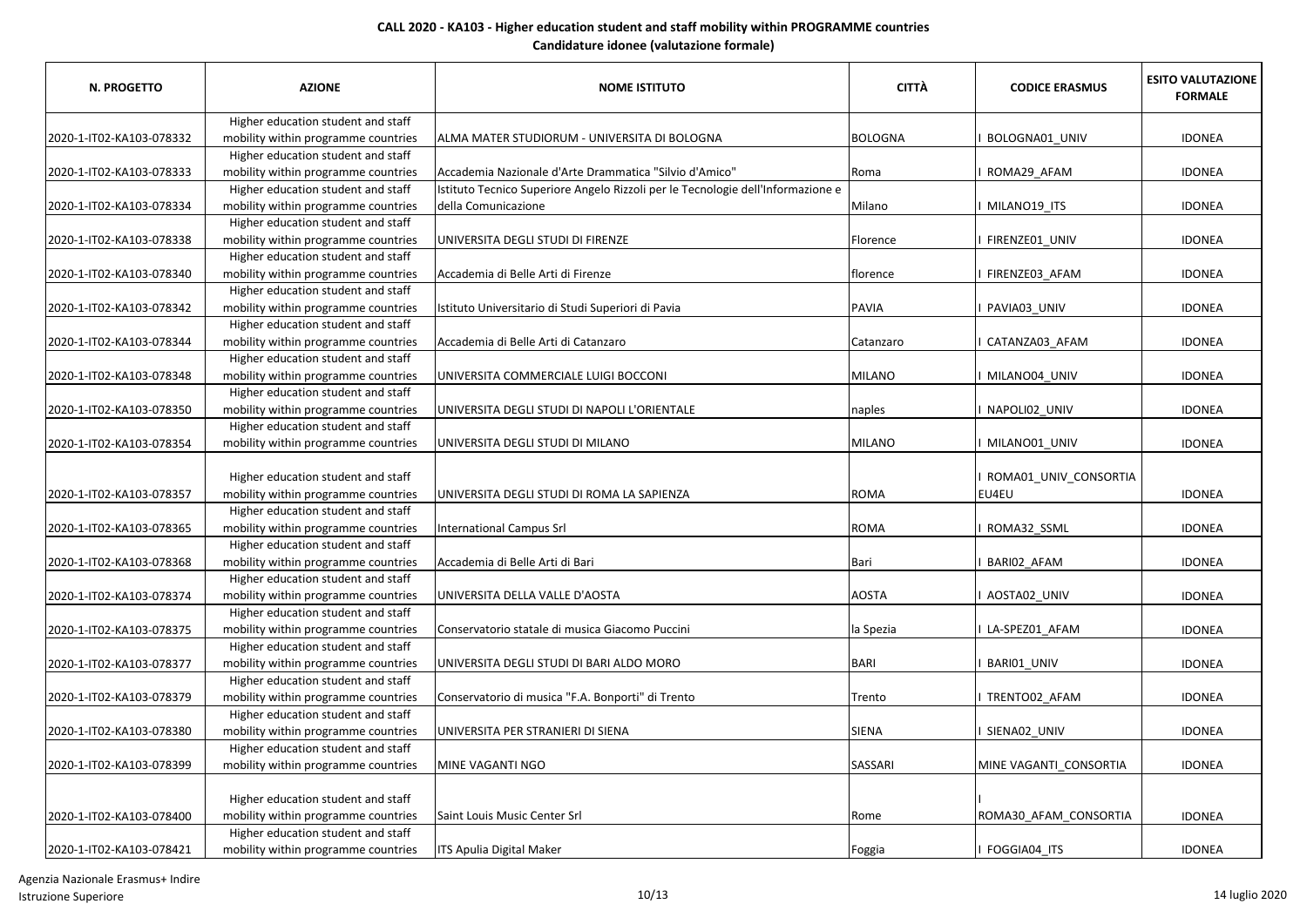| <b>N. PROGETTO</b>       | <b>AZIONE</b>                                                             | <b>NOME ISTITUTO</b>                                                         | <b>CITTÀ</b>         | <b>CODICE ERASMUS</b>  | <b>ESITO VALUTAZIONE</b><br><b>FORMALE</b> |
|--------------------------|---------------------------------------------------------------------------|------------------------------------------------------------------------------|----------------------|------------------------|--------------------------------------------|
|                          | Higher education student and staff                                        |                                                                              |                      |                        |                                            |
| 2020-1-IT02-KA103-078430 | mobility within programme countries                                       | Istituto Tecnico Superiore - Sistema Moda                                    | Pescara              | PESCARA04 ITS          | <b>IDONEA</b>                              |
|                          | Higher education student and staff                                        | ITS PER LA MOBILITA' SOSTENIBILE - AMBITO GESTIONE INFOMOBILITA' E           |                      |                        |                                            |
| 2020-1-IT02-KA103-078431 | mobility within programme countries                                       | INFRASTRUTTURE LOGISTICHE - GE.IN.LOGISTIC                                   | Taranto              | TARANTO01_ITS          | <b>IDONEA</b>                              |
|                          | Higher education student and staff                                        |                                                                              |                      |                        |                                            |
| 2020-1-IT02-KA103-078434 | mobility within programme countries                                       | Rome University of Fine Arts                                                 | ROMA                 | ROMA25_AFAM            | <b>IDONEA</b>                              |
|                          | Higher education student and staff                                        |                                                                              |                      |                        |                                            |
| 2020-1-IT02-KA103-078435 | mobility within programme countries                                       | UNIVERSITA CAMPUS BIO MEDICO DI ROMA                                         | ROMA                 | ROMA14 UNIV            | <b>IDONEA</b>                              |
|                          | Higher education student and staff                                        |                                                                              |                      |                        |                                            |
| 2020-1-IT02-KA103-078437 | mobility within programme countries                                       | Scuola Superiore per Mediatori Linguistici - Istituto Internazionale         | <b>BENEVENTO</b>     | BENEVEN05_SSML         | <b>IDONEA</b>                              |
|                          | Higher education student and staff                                        |                                                                              |                      |                        |                                            |
| 2020-1-IT02-KA103-078442 | mobility within programme countries                                       | E.M. ASSOCIAZIONE A.R.C.E.S.                                                 | PALERMO              | ARCES_CONSORTIA        | <b>IDONEA</b>                              |
|                          | Higher education student and staff                                        |                                                                              |                      |                        |                                            |
| 2020-1-IT02-KA103-078443 | mobility within programme countries                                       | Fondazione Unicampus San Pellegrino                                          | Misano Adriatico     | FORLI01_SSML           | <b>IDONEA</b>                              |
|                          | Higher education student and staff                                        |                                                                              |                      |                        |                                            |
| 2020-1-IT02-KA103-078444 | mobility within programme countries                                       | ISTITUTO FORMAZIONE OPERATORI AZIENDALI                                      | <b>REGGIO EMILIA</b> | I.F.O.A. CONSORTIA     | <b>IDONEA</b>                              |
|                          | Higher education student and staff                                        |                                                                              |                      |                        |                                            |
| 2020-1-IT02-KA103-078451 | mobility within programme countries                                       | UNIVERSITA DEGLI STUDI DI MODENA E REGGIO EMILIA                             | <b>MODENA</b>        | MODENA01 UNIV          | <b>IDONEA</b>                              |
|                          |                                                                           |                                                                              |                      |                        |                                            |
|                          | Higher education student and staff                                        |                                                                              |                      |                        |                                            |
| 2020-1-IT02-KA103-078453 | mobility within programme countries                                       | UNIVERSITA DEGLI STUDI EUROPEA                                               | <b>ROMA</b>          | ROMA23_UNIV_CONSORTIA  | <b>IDONEA</b>                              |
|                          | Higher education student and staff                                        |                                                                              |                      |                        |                                            |
| 2020-1-IT02-KA103-078460 | mobility within programme countries                                       | UNIVERSITA DEGLI STUDI DEL PIEMONTE ORIENTALE AMEDEO AVOGADRO                | VERCELLI             | VERCELL01 UNIV         | <b>IDONEA</b>                              |
|                          | Higher education student and staff                                        |                                                                              |                      |                        |                                            |
| 2020-1-IT02-KA103-078461 | mobility within programme countries                                       | Conservatorio di Musica "Lucio Campiani" Mantova                             | <b>MANTOVA</b>       | MANTOVA01_AFAM         | <b>IDONEA</b>                              |
|                          | Higher education student and staff                                        |                                                                              |                      |                        |                                            |
| 2020-1-IT02-KA103-078473 | mobility within programme countries                                       | Istituto Musicale Pareggiato della Valle d'Aosta                             | Aosta                | AOSTA03_AFAM           | <b>IDONEA</b>                              |
|                          | Higher education student and staff                                        |                                                                              |                      |                        |                                            |
| 2020-1-IT02-KA103-078486 | mobility within programme countries                                       | UNIVERSITA DEGLI STUDI DI PERUGIA                                            | PERUGIA              | PERUGIA01_UNIV         | <b>IDONEA</b>                              |
|                          | Higher education student and staff                                        |                                                                              |                      |                        |                                            |
| 2020-1-IT02-KA103-078506 | mobility within programme countries                                       | SCUOLA SUPERIORE PER MEDIATORI LINGUISTICI                                   | Lucca                | LUCCA02 SSML           | <b>IDONEA</b>                              |
|                          | Higher education student and staff                                        |                                                                              |                      |                        |                                            |
| 2020-1-IT02-KA103-078515 | mobility within programme countries                                       | Conservatorio Statale di Musica Guido Cantelli                               | Novara               | NOVARA01_AFAM          | <b>IDONEA</b>                              |
|                          |                                                                           |                                                                              |                      |                        |                                            |
|                          | Higher education student and staff                                        |                                                                              | <b>ANCONA</b>        | ANCONA01_UNIV_CONSORTI | <b>IDONEA</b>                              |
| 2020-1-IT02-KA103-078581 | mobility within programme countries                                       | UNIVERSITA POLITECNICA DELLE MARCHE                                          |                      | A                      |                                            |
|                          | Higher education student and staff<br>mobility within programme countries | FONDAZIONE ITS TIRRENO NUOVE TECNOLOGIE DELLA VITA                           | <b>FUSCALDO</b>      | COSENZA04_ITS          |                                            |
| 2020-1-IT02-KA103-078585 | Higher education student and staff                                        |                                                                              |                      |                        | <b>IDONEA</b>                              |
| 2020-1-IT02-KA103-078590 | mobility within programme countries                                       | Istituto Superiore di Studi Musicali 'Claudio Monteverdi'                    | CREMONA              | CREMONA01 AFAM         | <b>IDONEA</b>                              |
|                          | Higher education student and staff                                        |                                                                              |                      |                        |                                            |
| 2020-1-IT02-KA103-078597 | mobility within programme countries                                       |                                                                              |                      | REGGIO05 AFAM          | <b>IDONEA</b>                              |
|                          | Higher education student and staff                                        | Istituto Superiore di studi Musicali di Reggio Emilia e Castelnovo ne' Monti | Reggio Emilia        |                        |                                            |
|                          |                                                                           |                                                                              | <b>MILANO</b>        |                        |                                            |
| 2020-1-IT02-KA103-078598 | mobility within programme countries                                       | UNIVERSITA VITA-SALUTE SAN RAFFAELE                                          |                      | I MILANO15_UNIV        | <b>IDONEA</b>                              |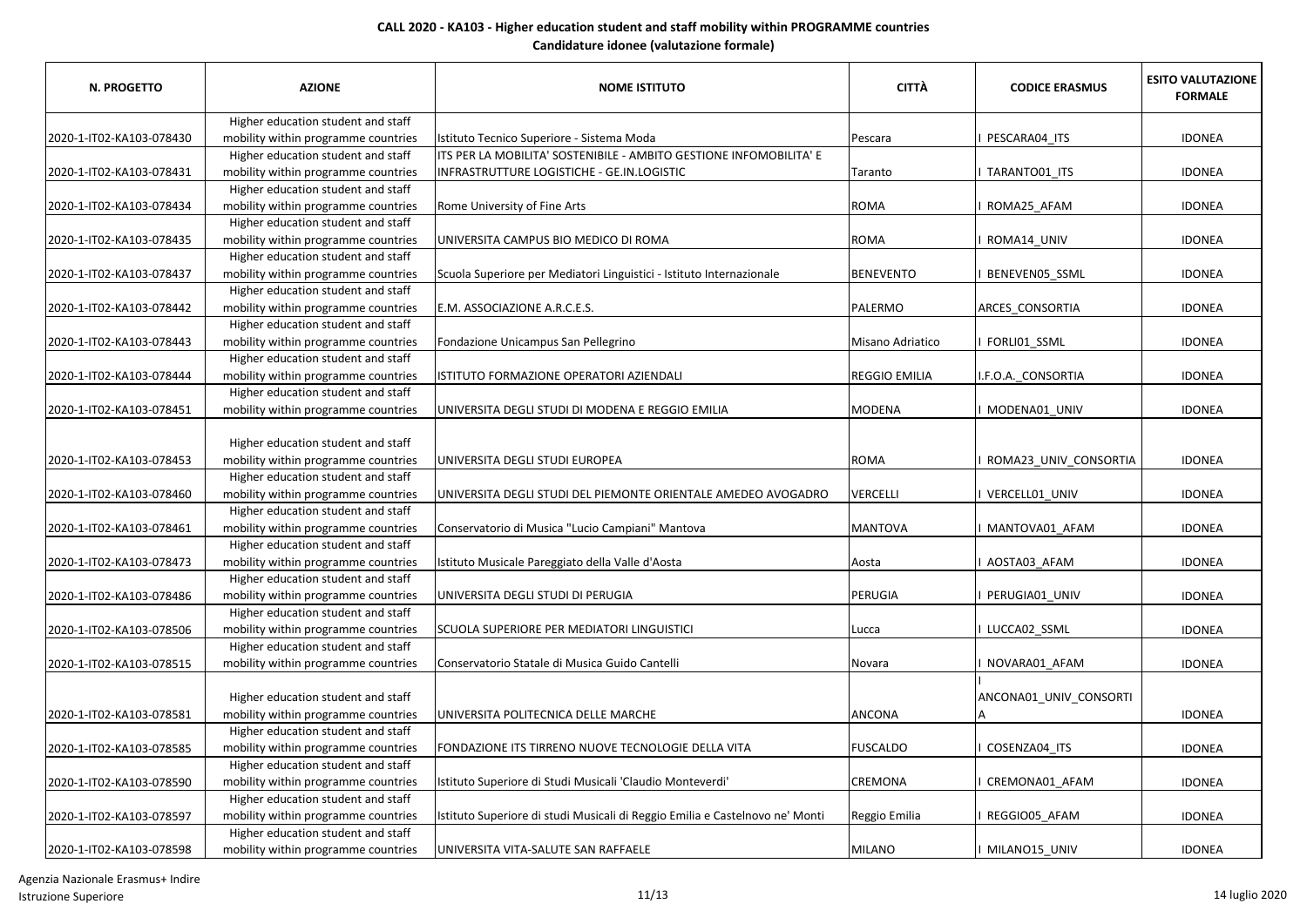| N. PROGETTO              | <b>AZIONE</b>                       | <b>NOME ISTITUTO</b>                                                         | <b>CITTÀ</b>     | <b>CODICE ERASMUS</b>   | <b>ESITO VALUTAZIONE</b><br><b>FORMALE</b> |
|--------------------------|-------------------------------------|------------------------------------------------------------------------------|------------------|-------------------------|--------------------------------------------|
|                          | Higher education student and staff  |                                                                              |                  |                         |                                            |
| 2020-1-IT02-KA103-078603 | mobility within programme countries | Mussida Music Publishing                                                     | Milano           | MILANO24 AFAM           | <b>IDONEA</b>                              |
|                          | Higher education student and staff  |                                                                              |                  | ROMA01_CONSORTIA_Unipha |                                            |
| 2020-1-IT02-KA103-078606 | mobility within programme countries | UNIVERSITA DEGLI STUDI DI ROMA LA SAPIENZA                                   | ROMA             | rma                     | <b>IDONEA</b>                              |
|                          | Higher education student and staff  |                                                                              |                  |                         |                                            |
| 2020-1-IT02-KA103-078608 | mobility within programme countries | UNIVERSITA DEGLI STUDI DI PARMA                                              | PARMA            | PARMA01_UNIV            | <b>IDONEA</b>                              |
|                          | Higher education student and staff  |                                                                              |                  |                         |                                            |
| 2020-1-IT02-KA103-078613 |                                     | UNIVERSITA DEL SALENTO                                                       | LECCE            | <b>LECCE01 UNIV</b>     | <b>IDONEA</b>                              |
|                          | mobility within programme countries |                                                                              |                  |                         |                                            |
|                          | Higher education student and staff  |                                                                              |                  |                         | <b>IDONEA</b>                              |
| 2020-1-IT02-KA103-078623 | mobility within programme countries | Conservatorio di Musica "Luigi Cherubini"                                    | Firenze          | FIRENZE04 AFAM          |                                            |
|                          | Higher education student and staff  |                                                                              |                  |                         |                                            |
| 2020-1-IT02-KA103-078633 | mobility within programme countries | Conservatorio di Musica "G. P. da Palestrina"                                | Cagliari         | CAGLIAR02_AFAM          | <b>IDONEA</b>                              |
|                          | Higher education student and staff  |                                                                              |                  |                         |                                            |
| 2020-1-IT02-KA103-078634 | mobility within programme countries | Università degli studi Giustino Fortunato                                    | <b>Benevento</b> | BENEVEN04_UNIV          | <b>IDONEA</b>                              |
|                          | Higher education student and staff  |                                                                              |                  |                         |                                            |
| 2020-1-IT02-KA103-078635 | mobility within programme countries | Associazione Polidea                                                         | Cosenza          | Polidea CONSORTIA       | <b>IDONEA</b>                              |
|                          | Higher education student and staff  |                                                                              |                  |                         |                                            |
| 2020-1-IT02-KA103-078643 | mobility within programme countries | Conservatorio Statale di Musica "G. Rossini"                                 | Pesaro           | PESARO01 AFAM           | <b>IDONEA</b>                              |
|                          | Higher education student and staff  |                                                                              |                  |                         |                                            |
| 2020-1-IT02-KA103-078648 | mobility within programme countries | FONDAZIONE UNIVERMANTOVA                                                     | <b>MANTOVA</b>   | MANTOVA02 SSML          | <b>IDONEA</b>                              |
|                          | Higher education student and staff  |                                                                              |                  |                         |                                            |
| 2020-1-IT02-KA103-078655 | mobility within programme countries | CONSERVATORIO DI MUSICA "ARRIGO PEDROLLO" DI VICENZA                         | VICENZA          | VICENZA03 AFAM          | <b>IDONEA</b>                              |
|                          | Higher education student and staff  |                                                                              |                  |                         |                                            |
| 2020-1-IT02-KA103-078657 | mobility within programme countries | Istituto Statale Superiore di Studi Musicali e Coreutici "G. Braga"          | Teramo           | TERAMO02 AFAM           | <b>IDONEA</b>                              |
|                          | Higher education student and staff  |                                                                              | SAN DOMENICO DI  |                         |                                            |
| 2020-1-IT02-KA103-078662 | mobility within programme countries | FONDAZIONE SCUOLA DI MUSICA DI FIESOLE ONLUS                                 | FIESOLE FI       | FIRENZE07_AFAM          | <b>IDONEA</b>                              |
|                          | Higher education student and staff  |                                                                              |                  |                         |                                            |
| 2020-1-IT02-KA103-078678 | mobility within programme countries | Fondazione ITS per le tecnologie dell'informazione e della comunicazione     | Turin            | TORINO10_ITS            | <b>IDONEA</b>                              |
|                          | Higher education student and staff  |                                                                              |                  |                         |                                            |
| 2020-1-IT02-KA103-078680 | mobility within programme countries | POLITECNICO DI MILANO                                                        | <b>MILANO</b>    | MILANO02_UNIV           | <b>IDONEA</b>                              |
|                          | Higher education student and staff  |                                                                              |                  |                         |                                            |
| 2020-1-IT02-KA103-078690 | mobility within programme countries | LINK CAMPUS UNIVERSITY                                                       | ROMA             | ROMA26 UNIV             | <b>IDONEA</b>                              |
|                          | Higher education student and staff  |                                                                              |                  |                         |                                            |
| 2020-1-IT02-KA103-078691 | mobility within programme countries | Fondazione Istituto Tecnico Superiore Turismo e Attività Culturali           | Torino           | TORINO13_ITS            | <b>IDONEA</b>                              |
|                          | Higher education student and staff  |                                                                              |                  |                         |                                            |
| 2020-1-IT02-KA103-078692 | mobility within programme countries | Conservatorio di Adria                                                       | Adria (RO)       | I ADRIA01 AFAM          | <b>IDONEA</b>                              |
|                          | Higher education student and staff  |                                                                              |                  |                         |                                            |
| 2020-1-IT02-KA103-078693 | mobility within programme countries | Accademia di belle arti Aldo Galli - I.L.E.M. srl                            | Como             | COMO03_AFAM             | <b>IDONEA</b>                              |
|                          | Higher education student and staff  | Fondazione Istituto Tecnico Superiore per le nuove tecnologie per il made in |                  |                         |                                            |
| 2020-1-IT02-KA103-078694 | mobility within programme countries | Italy - Jobsacademy                                                          | Bergamo          | BERGAMO05_ITS           | <b>IDONEA</b>                              |
|                          | Higher education student and staff  |                                                                              |                  |                         |                                            |
| 2020-1-IT02-KA103-078703 | mobility within programme countries | ACCADEMIA DI BELLE ARTI DI CARRARA                                           | <b>CARRARA</b>   | CARRARA01 AFAM          | <b>IDONEA</b>                              |